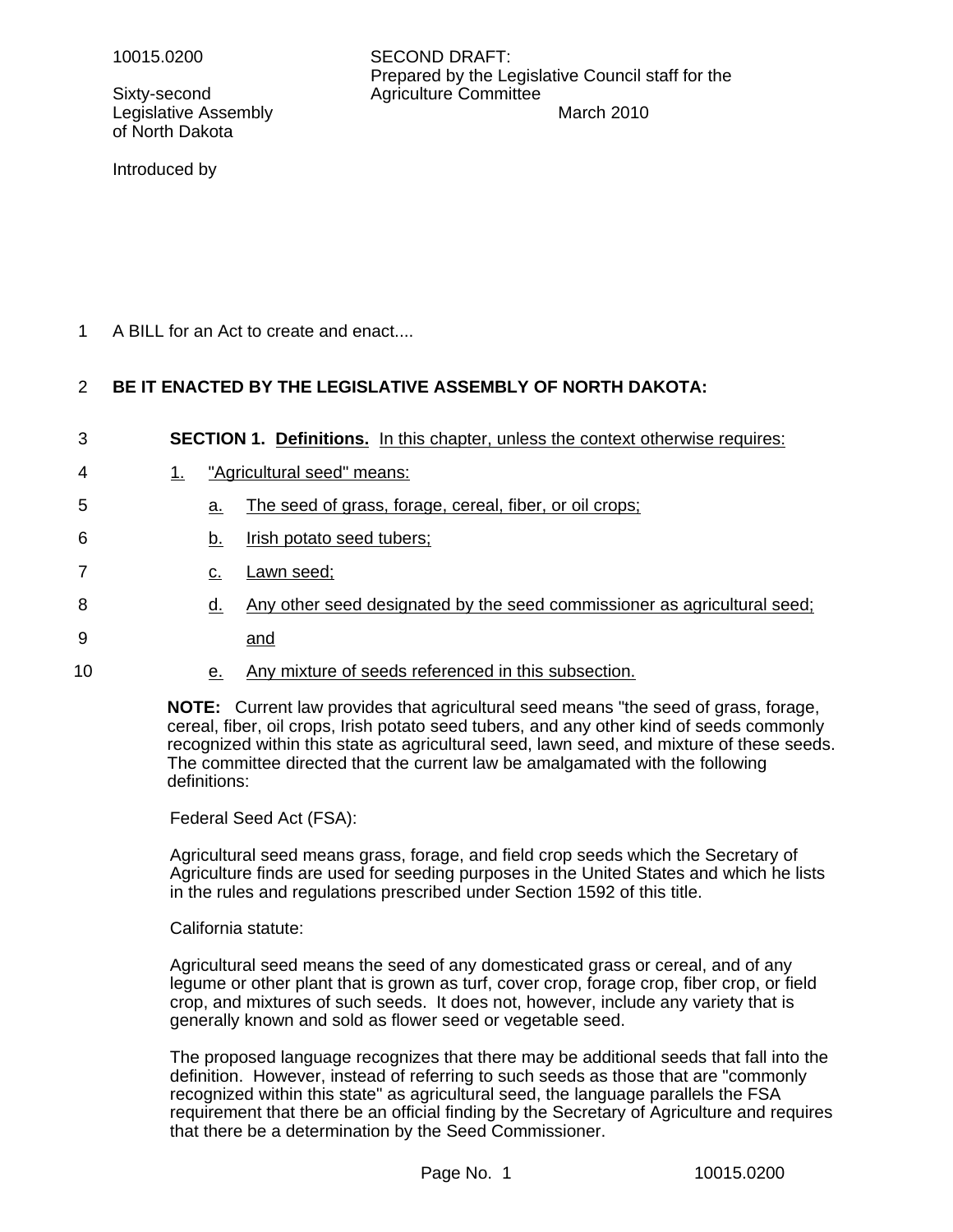Sixty-second

Legislative Assembly

| 1              | 2.                      |                | "Blend" means seed that consists of more than one variety, provided each variety                                                                                                                                                                                     |  |  |
|----------------|-------------------------|----------------|----------------------------------------------------------------------------------------------------------------------------------------------------------------------------------------------------------------------------------------------------------------------|--|--|
| $\overline{2}$ |                         |                | constitutes more than five percent of the whole, by weight.                                                                                                                                                                                                          |  |  |
| 3              | 3.                      |                | "Brand" means a word, name, symbol, number, or design used to identify seed of                                                                                                                                                                                       |  |  |
| 4              |                         |                | one person and distinguish the seed from that of another person.                                                                                                                                                                                                     |  |  |
| 5              | $\overline{4}$ .        |                | "Certification" means a process that is:                                                                                                                                                                                                                             |  |  |
| 6              |                         | a.             | Designed to maintain the genetic purity and varietal identity of crop cultivars;                                                                                                                                                                                     |  |  |
| 7              |                         | and            |                                                                                                                                                                                                                                                                      |  |  |
| 8              |                         | <u>b.</u>      | Requires a variety of components, including:                                                                                                                                                                                                                         |  |  |
| 9              |                         | (1)            | An examination of records provided by the producer;                                                                                                                                                                                                                  |  |  |
| 10             |                         | (2)            | An inspection of the field in which the plants producing seed for                                                                                                                                                                                                    |  |  |
| 11             |                         |                | certification are growing; and                                                                                                                                                                                                                                       |  |  |
| 12             |                         | (3)            | The testing and grading of a representative sample taken from the                                                                                                                                                                                                    |  |  |
| 13             |                         |                | harvested seed by the producer.                                                                                                                                                                                                                                      |  |  |
|                | <b>NOTE:</b><br>$1_{-}$ |                | This is a reworked definition of certification. Paragraph 3 attempts to indicate that<br>the "representative sample" is provided by the producer. Is this accurate? Does<br>the Seed Department ever obtain the representative sample?                               |  |  |
|                | 2.                      | various steps? | Should the subsection specify that the Seed Department is responsible for the                                                                                                                                                                                        |  |  |
| 14             | <u>5.</u>               |                | "Certified" means a designation that the seed department has authorized a labeler                                                                                                                                                                                    |  |  |
| 15             |                         |                | to use on seed that met the requirements for certification.                                                                                                                                                                                                          |  |  |
| 16             | 6.                      |                | "Conditioning" means drying, cleaning, scarifying, and other operations that may                                                                                                                                                                                     |  |  |
| 17             |                         |                | change the purity or germination of the seed.                                                                                                                                                                                                                        |  |  |
|                |                         |                | NOTE: The FSA defines "processing" as cleaning, scarifying, or blending to obtain<br>uniform quality, and other operations which would change the purity or germination of<br>the seed and therefore require retesting to determine the quality of the seed but does |  |  |

the seed and therefore require retesting to determine the quality of the seed, but does not include operations such as packaging, labeling, blending together of uniform lots of the same kind or variety without cleaning, or the preparation of a mixture without cleaning, any of which would not require retesting to determine the quality of the seed.

There is an inconsistency between the current state law, which references operations that "may change the purity or germination of the seed", and the FSA definition, which references operations that "would change the purity or germination of the seed."

Seed Department personnel suggested defining conditioning as "any process to obtain uniform quality that may change the germination or purity of the seed."

A general Internet search of seed conditioners suggests that conditioning is "any process to remove unwanted material from a seed lot in order to produce a uniform product."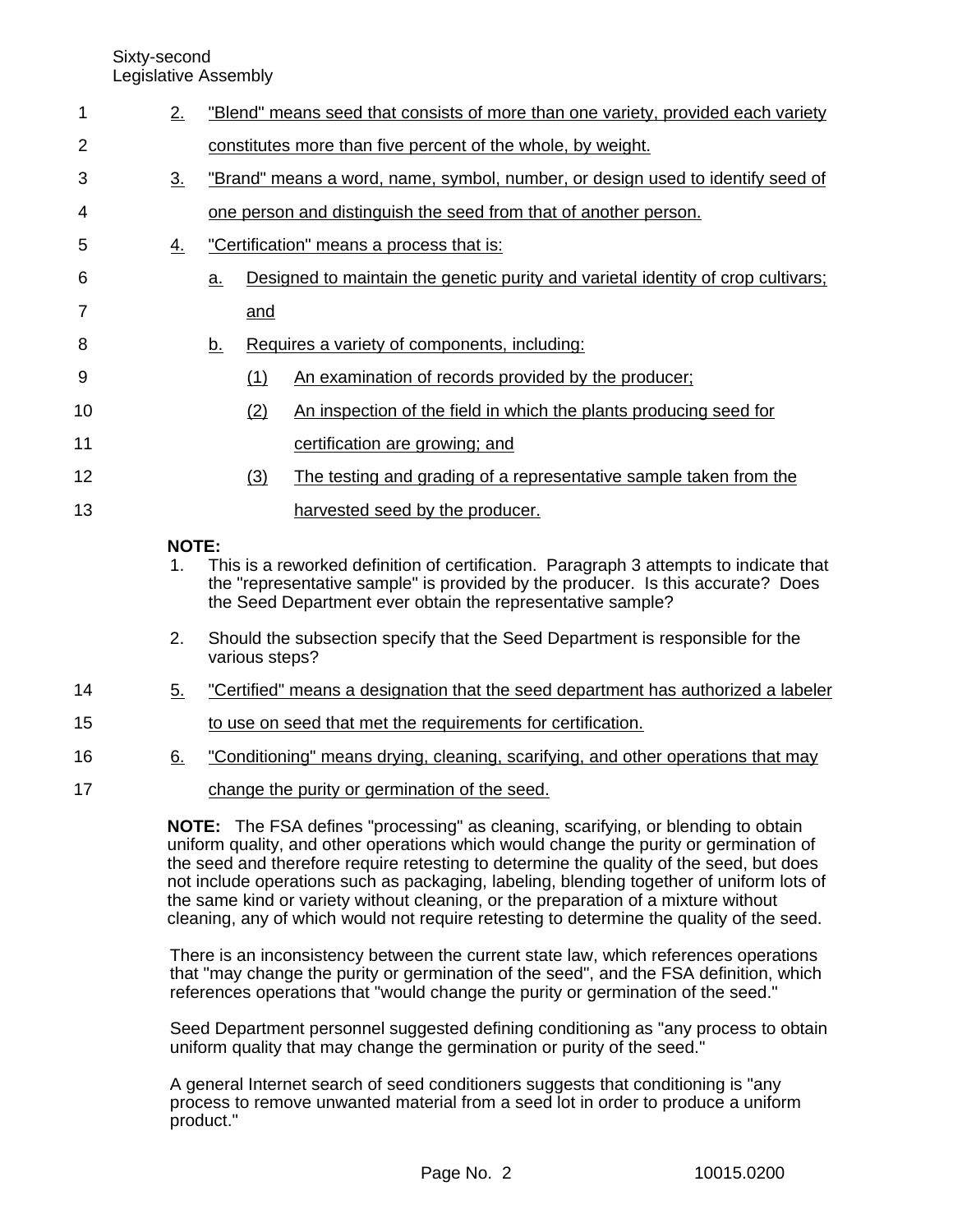1

2

3

4

5

6

7

8

9

Aside from the definition, the word "conditioning" is used in only four sections: 4-09-03(2) A representative ... who operates a seed conditioning plant ... 4-09-06(4) The order shall prohibit further ... conditioning ... 4-09-15(1) Seed stored by or consigned to a seed cleaning or conditioning plant. ... 4-09-16(1) The commissioner shall adopt rules governing ... conditioning ... 7. "Flower seed" means the seed of a herbaceous plant grown for its bloom, ornamental foliage, or other ornamental part. **NOTE:** Current law also states that the phrase "flower seed" includes seed "commonly known and sold under the name of flower or wildflower seed in this state." This verbiage was removed because the definition standing on its own appeared to include wildflower seed. 8. "Germination" means the physiological process of development and the emergence from the seed embryo of essential structures that are indicative of the ability to produce a normal plant under favorable conditions. 9. "Hard seed" means a seed that has an impermeable seed coat and has not absorbed water by the end of the prescribed test period. 10. "Inert matter" means anything other than unbroken seeds. **NOTE:** Is it commonly understood that an unbroken seed is one in which more than half of the seed is present or does this need to be included in the definition? 11. "Kind" means one or more related species or subspecies known singly or collectively by a common name. 12. "Label" means a tag or device attached to a seed container, stamped or printed information on a seed container, or written information accompanying a lot of bulk seed. 13. "Labeler" means the person whose name and address appears on the label. 14. "Lot" means an identifiable quantity of seed that is uniform within permitted tolerances for the factors that appear on its label. 15. "Mixture" means seed consisting of more than one kind, each in excess of five percent of the whole, by weight. 16. "Official seed-certifying agency" means: 10 11 12 13 14 15 16 17 18 19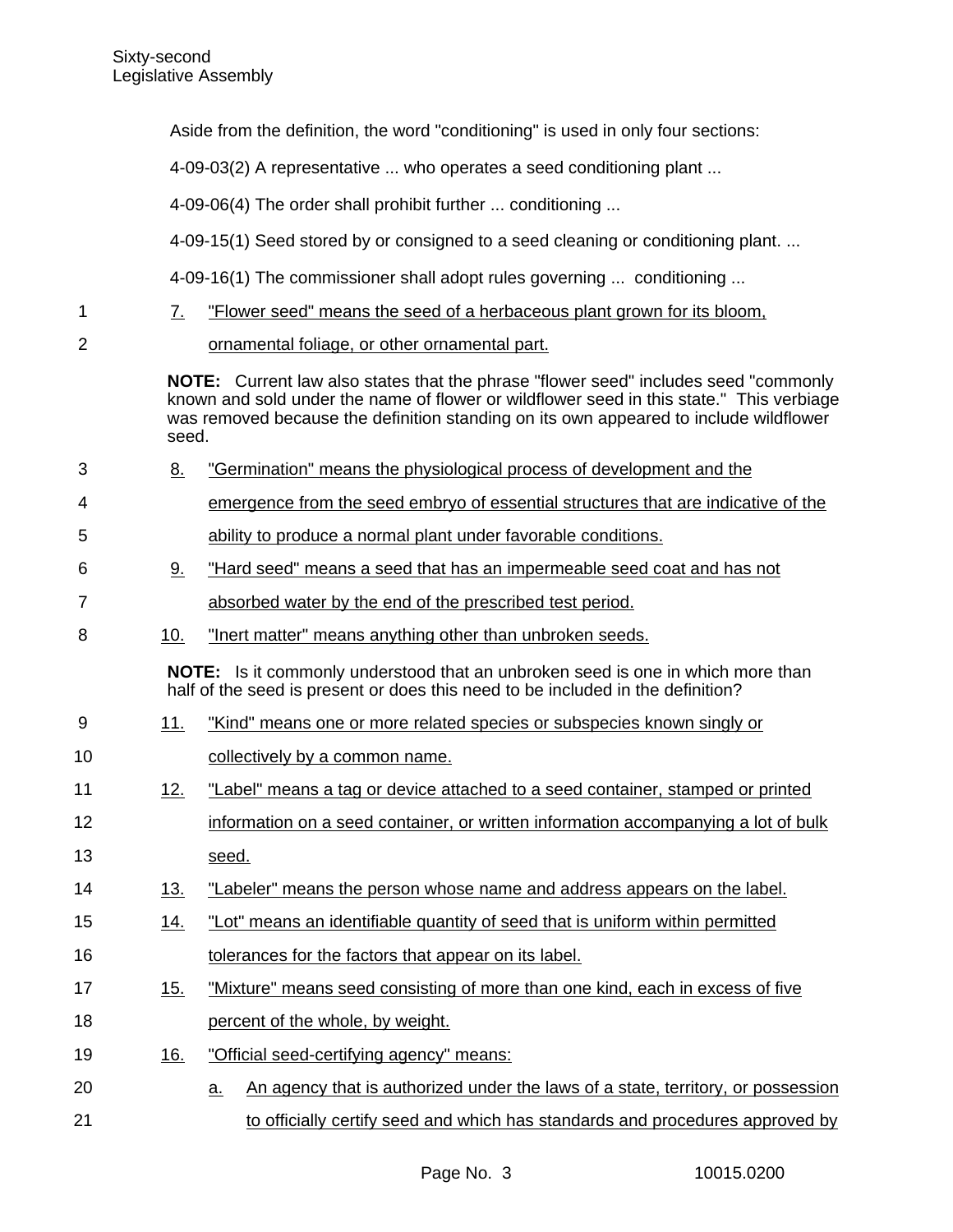| 1              |            |                   | the United States secretary of agriculture to assure the genetic purity and                                                                                                                                                                                                                                                                                                                                                                                  |
|----------------|------------|-------------------|--------------------------------------------------------------------------------------------------------------------------------------------------------------------------------------------------------------------------------------------------------------------------------------------------------------------------------------------------------------------------------------------------------------------------------------------------------------|
| $\overline{2}$ |            |                   | identity of any seed it certifies; or                                                                                                                                                                                                                                                                                                                                                                                                                        |
| 3              |            | <u>b.</u>         | An agency of a foreign country if the United States secretary of agriculture                                                                                                                                                                                                                                                                                                                                                                                 |
| 4              |            |                   | has determined that the agency adheres to seed certification procedures and                                                                                                                                                                                                                                                                                                                                                                                  |
| 5              |            |                   | standards that are comparable to those generally adhered to by a                                                                                                                                                                                                                                                                                                                                                                                             |
| 6              |            |                   | seed-certifying agency meeting the criteria set forth in subdivision a.                                                                                                                                                                                                                                                                                                                                                                                      |
| 7              | 17.        |                   | "Prohibited weed seed" means:                                                                                                                                                                                                                                                                                                                                                                                                                                |
| 8              |            | <u>a</u>          | The seed or propagule of any weed designated as noxious by the agriculture                                                                                                                                                                                                                                                                                                                                                                                   |
| 9              |            |                   | commissioner in accordance with section 4.1-47-05; or                                                                                                                                                                                                                                                                                                                                                                                                        |
| 10             |            | <u>b.</u>         | The seed or propagule of any weed determined by the seed commissioner to                                                                                                                                                                                                                                                                                                                                                                                     |
| 11             |            |                   | be highly destructive and difficult to control by good cultural practices or by                                                                                                                                                                                                                                                                                                                                                                              |
| 12             |            |                   | the use of herbicides.                                                                                                                                                                                                                                                                                                                                                                                                                                       |
|                |            | from corms.)      | <b>NOTE:</b> A propagule is any structure that can give rise to a new individual organism,<br>especially parts of a plant that serve as means of vegetative reproduction, such as<br>corms, tubers, offsets, or runners. Seed and spores are also propagules. (A corm is a<br>fleshy underground stem that is similar to a bulb but stores its food as stem tissue and<br>has fewer and thinner leaflike scales. The crocus and gladiolus produce new shoots |
| 13             | 18.        |                   | "Pure seed" means agricultural and vegetable seed excluding all inert matter and                                                                                                                                                                                                                                                                                                                                                                             |
| 14             |            |                   | excluding all seed not of the kind or variety being considered.                                                                                                                                                                                                                                                                                                                                                                                              |
| 15             | <u>19.</u> |                   | "Record" includes all information relating to lot identification, source, origin, variety,                                                                                                                                                                                                                                                                                                                                                                   |
| 16             |            |                   | amount, processing, testing, labeling, distribution, and file sample of the seed.                                                                                                                                                                                                                                                                                                                                                                            |
| 17             | 20.        |                   | "Restricted weed seed" means a seed that is determined by the seed                                                                                                                                                                                                                                                                                                                                                                                           |
| 18             |            |                   | commissioner to be:                                                                                                                                                                                                                                                                                                                                                                                                                                          |
| 19             |            | $\underline{a}$ . | Objectionable in agricultural seed, lawn or turf seed, vegetable seed, and                                                                                                                                                                                                                                                                                                                                                                                   |
| 20             |            |                   | flower seed; and                                                                                                                                                                                                                                                                                                                                                                                                                                             |
| 21             |            | <u>b.</u>         | Controllable by good cultural practices or the use of herbicides.                                                                                                                                                                                                                                                                                                                                                                                            |
|                |            |                   | <b>NOTE:</b> Current law provides that a restricted (noxious) weed seed is one that is<br>objectionable in "agricultural crops, lawns, and gardens ". The proposed language<br>suggests that for purposes of this chapter, the seed is objectionable when it is found in<br>the containers of the various other seeds and not in the crops or lawns per se.                                                                                                  |
| 22             | <u>21.</u> |                   | "Selection" means a subgroup of a variety and includes clones, lines, and strains.                                                                                                                                                                                                                                                                                                                                                                           |
| 23             | 22.        |                   | "Treated" means a seed has received an application of a substance intended to                                                                                                                                                                                                                                                                                                                                                                                |
| 24             |            |                   | enhance the performance of the seed or alter a physiological process of the plant.                                                                                                                                                                                                                                                                                                                                                                           |
| 25             | 23.        |                   | "Variety" means a subdivision of a kind that:                                                                                                                                                                                                                                                                                                                                                                                                                |
|                |            |                   |                                                                                                                                                                                                                                                                                                                                                                                                                                                              |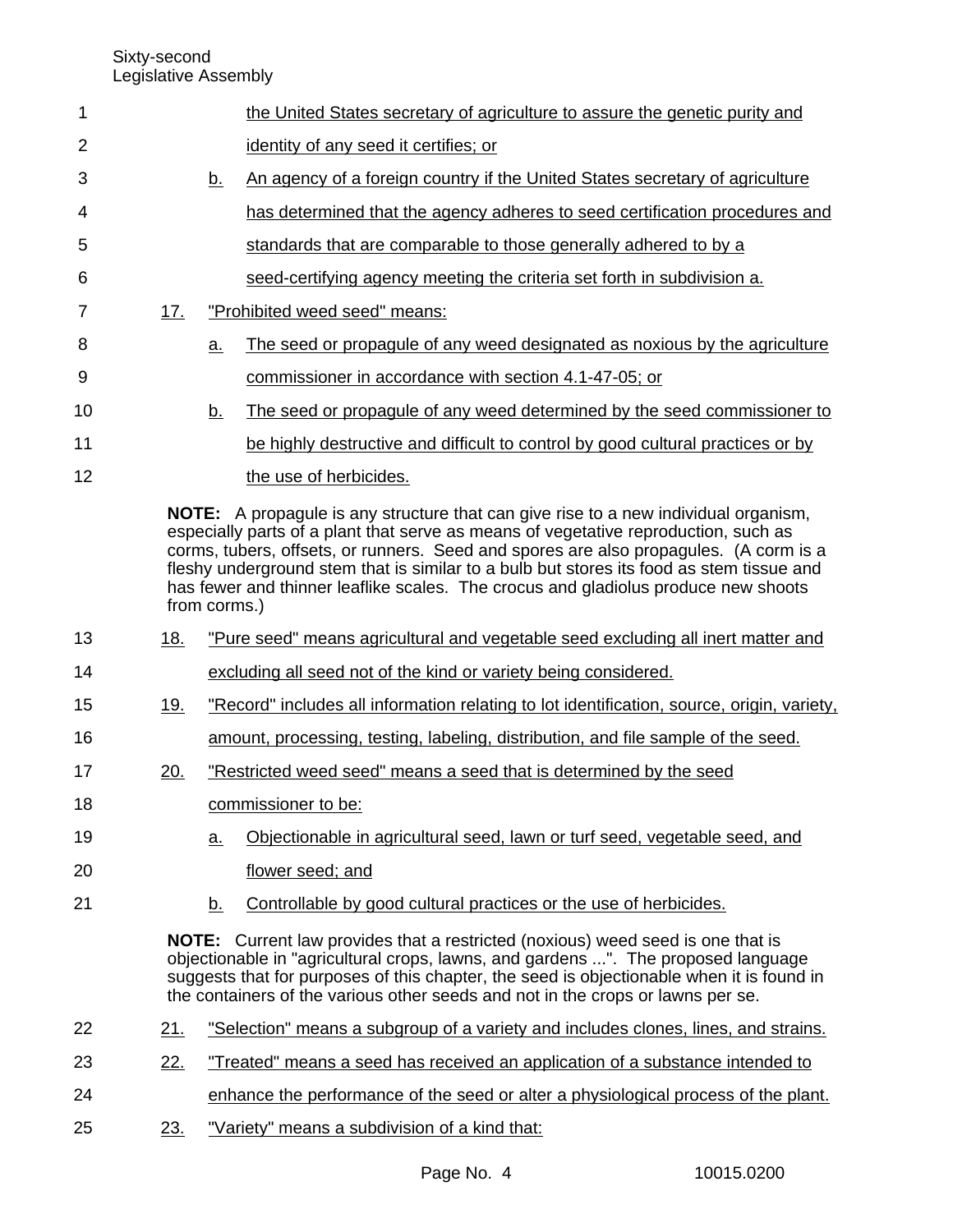| 1              |                                 | <u>a.</u>         | Can be differentiated by one or more identifiable morphological, physiological,                                                                                                                                                                                                                                                                                                                                                                       |  |  |  |  |
|----------------|---------------------------------|-------------------|-------------------------------------------------------------------------------------------------------------------------------------------------------------------------------------------------------------------------------------------------------------------------------------------------------------------------------------------------------------------------------------------------------------------------------------------------------|--|--|--|--|
| $\overline{2}$ |                                 |                   | or other characteristics from other varieties of the same kind;                                                                                                                                                                                                                                                                                                                                                                                       |  |  |  |  |
| 3              |                                 | <u>b.</u>         | Has describable variations in essential and distinct characteristics; and                                                                                                                                                                                                                                                                                                                                                                             |  |  |  |  |
| 4              |                                 | $\underline{C}$ . | Will remain unchanged in its essential and distinct characteristics and                                                                                                                                                                                                                                                                                                                                                                               |  |  |  |  |
| 5              |                                 |                   | uniformity when reproduced or reconstituted, as required by the different                                                                                                                                                                                                                                                                                                                                                                             |  |  |  |  |
| 6              |                                 |                   | categories of varieties.                                                                                                                                                                                                                                                                                                                                                                                                                              |  |  |  |  |
|                | <b>SOURCE:</b> Section 4-09-01. |                   |                                                                                                                                                                                                                                                                                                                                                                                                                                                       |  |  |  |  |
|                | 1.                              |                   | The definition of "type" was deleted at the recommendation of Seed Department<br>personnel.                                                                                                                                                                                                                                                                                                                                                           |  |  |  |  |
|                | 2.                              |                   | Current law provides that "[f]oundation seed, registered seed, and certified seed"<br>means seed that has been produced and labeled in accordance with the<br>procedures and in compliance with the rules of an officially recognized<br>seed-certifying agency. This definition also was deleted at the recommendation of<br>Seed Department personnel. In its place is a definition of "certification" and a<br>reworked definition of "certified." |  |  |  |  |
| 7              |                                 |                   | <b>SECTION 2. Seed department - Location.</b> The North Dakota seed department is the                                                                                                                                                                                                                                                                                                                                                                 |  |  |  |  |
| 8              |                                 |                   | official seed-certifying agency of the state. The seed department must be located on the                                                                                                                                                                                                                                                                                                                                                              |  |  |  |  |
| 9              |                                 |                   | campus of North Dakota state university of agriculture and applied science.                                                                                                                                                                                                                                                                                                                                                                           |  |  |  |  |
|                | <b>SOURCE:</b> Section 4-09-02. |                   |                                                                                                                                                                                                                                                                                                                                                                                                                                                       |  |  |  |  |
| 10             |                                 |                   | <b>SECTION 3. Official seal.</b> The seed department shall have and use an official                                                                                                                                                                                                                                                                                                                                                                   |  |  |  |  |
| 11             |                                 |                   | departmental seal that has been recorded in the office of the secretary of state.                                                                                                                                                                                                                                                                                                                                                                     |  |  |  |  |
|                | <b>SOURCE:</b> Section 4-09-04. |                   |                                                                                                                                                                                                                                                                                                                                                                                                                                                       |  |  |  |  |
| 12             |                                 |                   | <b>SECTION 4. Seed commission - Membership.</b> The seed commission is the                                                                                                                                                                                                                                                                                                                                                                            |  |  |  |  |
| 13             |                                 |                   | governing board of the seed department. The seed commission consists of the following nine                                                                                                                                                                                                                                                                                                                                                            |  |  |  |  |
| 14             | members:                        |                   |                                                                                                                                                                                                                                                                                                                                                                                                                                                       |  |  |  |  |
| 15             | 1.                              |                   | An individual appointed by the North Dakota crop improvement association;                                                                                                                                                                                                                                                                                                                                                                             |  |  |  |  |
| 16             | 2.                              |                   | An individual appointed by the North Dakota certified seed potato growers                                                                                                                                                                                                                                                                                                                                                                             |  |  |  |  |
| 17             |                                 |                   | association;                                                                                                                                                                                                                                                                                                                                                                                                                                          |  |  |  |  |
| 18             | $\underline{3}$ .               |                   | An individual appointed by the North Dakota dry edible bean seed growers                                                                                                                                                                                                                                                                                                                                                                              |  |  |  |  |
| 19             |                                 |                   | association;                                                                                                                                                                                                                                                                                                                                                                                                                                          |  |  |  |  |
| 20             | <u>4.</u>                       |                   | An individual appointed by the North Dakota agricultural association;                                                                                                                                                                                                                                                                                                                                                                                 |  |  |  |  |
| 21             | 5.                              |                   | An individual who is a member of the North Dakota potato council, selected by the                                                                                                                                                                                                                                                                                                                                                                     |  |  |  |  |
| 22             |                                 |                   | North Dakota potato council;                                                                                                                                                                                                                                                                                                                                                                                                                          |  |  |  |  |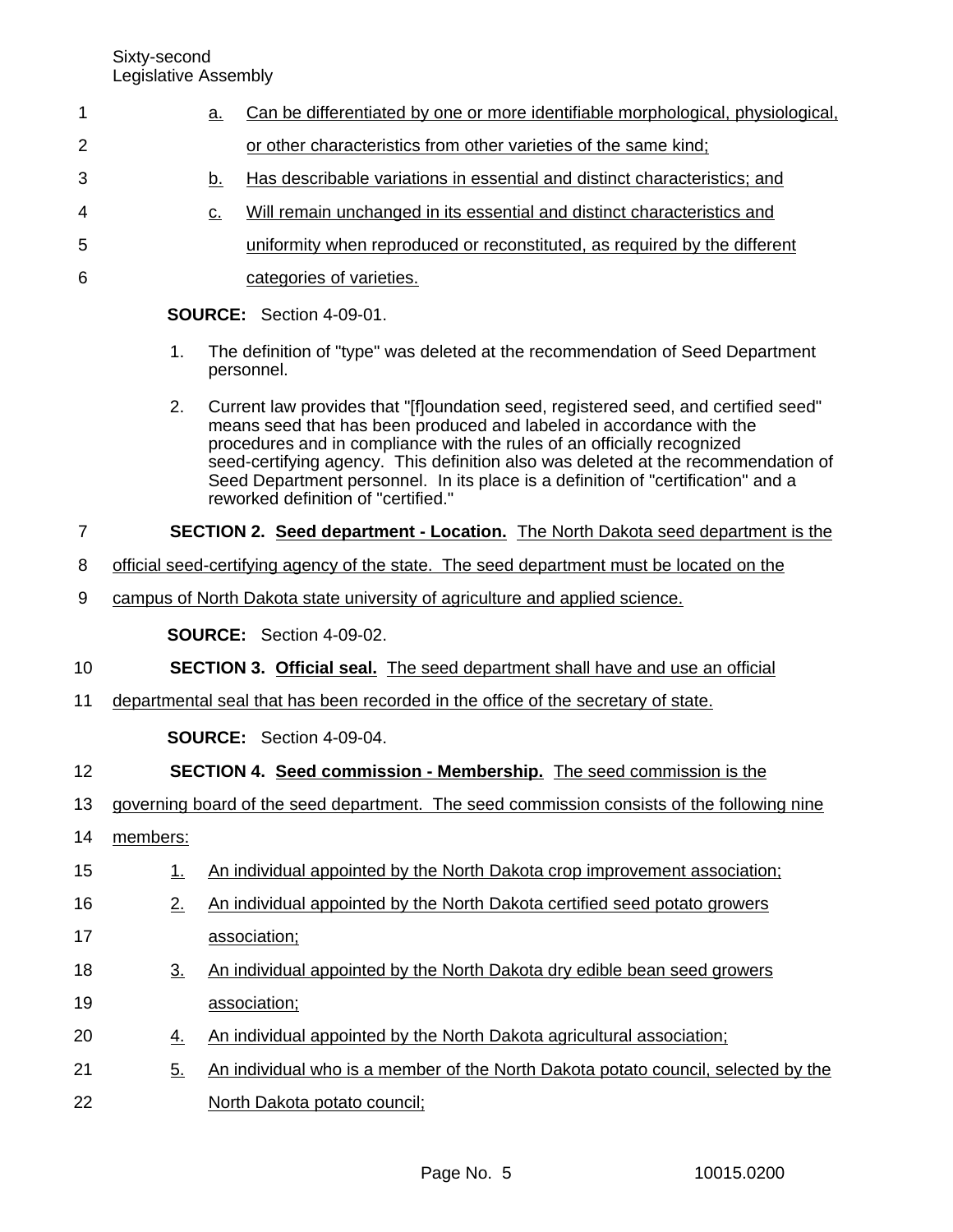Sixty-second

|    | Legislative Assembly |                                                                                                                                                                                                                                                                |
|----|----------------------|----------------------------------------------------------------------------------------------------------------------------------------------------------------------------------------------------------------------------------------------------------------|
| 1  | 6.                   | A resident of this state appointed by the northern plains potato growers                                                                                                                                                                                       |
| 2  |                      | association;                                                                                                                                                                                                                                                   |
| 3  | <u>Z.</u>            | An individual who operates a seed-conditioning plant approved by the seed                                                                                                                                                                                      |
| 4  |                      | department, appointed by the North Dakota grain dealers association;                                                                                                                                                                                           |
| 5  | 8.                   | The director of the agricultural experiment station or the director's designee; and                                                                                                                                                                            |
| 6  | 9.                   | The agriculture commissioner or the agriculture commissioner's designee.                                                                                                                                                                                       |
|    |                      | <b>SOURCE:</b> Section 4-09-03.                                                                                                                                                                                                                                |
| 7  |                      | <b>SECTION 5. Seed commission - Chairman - Meetings.</b>                                                                                                                                                                                                       |
| 8  | 1.                   | The agriculture commissioner shall serve as the chairman of the seed commission.                                                                                                                                                                               |
| 9  | 2.                   | The chairman shall call all regular meetings of the seed commission and shall call                                                                                                                                                                             |
| 10 |                      | a special meeting within seven days if petitioned to do so by two members of the                                                                                                                                                                               |
| 11 |                      | seed commission.                                                                                                                                                                                                                                               |
| 12 | 3 <sub>1</sub>       | The seed commission shall hold at least two regular meetings each year.                                                                                                                                                                                        |
|    |                      | <b>SOURCE:</b> Section 4-09-03.                                                                                                                                                                                                                                |
| 13 |                      | <b>SECTION 6. Seed commission - Appointment of proxy.</b> If a member of the seed                                                                                                                                                                              |
| 14 |                      | commission is unable to attend a meeting of the commission, the member may appoint a proxy.                                                                                                                                                                    |
| 15 |                      | The appointment must be in writing and must be presented to the chairman. The vote of the                                                                                                                                                                      |
| 16 | proxy is final.      |                                                                                                                                                                                                                                                                |
|    |                      | <b>SOURCE: Source 4-09-03.</b>                                                                                                                                                                                                                                 |
|    |                      | <b>NOTE:</b> Current law provides that a "commission member unable to attend a meeting of<br>the commission may be represented by a proxy who has written authorization from the<br>absent commission member." The rewrite adds that the authorization must be |

presented to the chairman and that the vote of the proxy is final. Neither current law nor the proposed rewrite restricts the number of times that a proxy may be authorized by an absentee member.

#### **SECTION 7. Seed commission - Members - Compensation.** Each member of the 17

- seed commission, except the agriculture commissioner and the director of the agricultural 18
- experiment station, is entitled to receive compensation at the rate of one hundred thirty-five 19
- dollars per day and reimbursement for expenses, as provided by law for state officers, if the 20
- member is attending a commission meeting or performing duties directed by the commission. 21

**SOURCE:** Section 4-09-03.

**SECTION 8. Seed commission - Powers.** The seed commission may: 22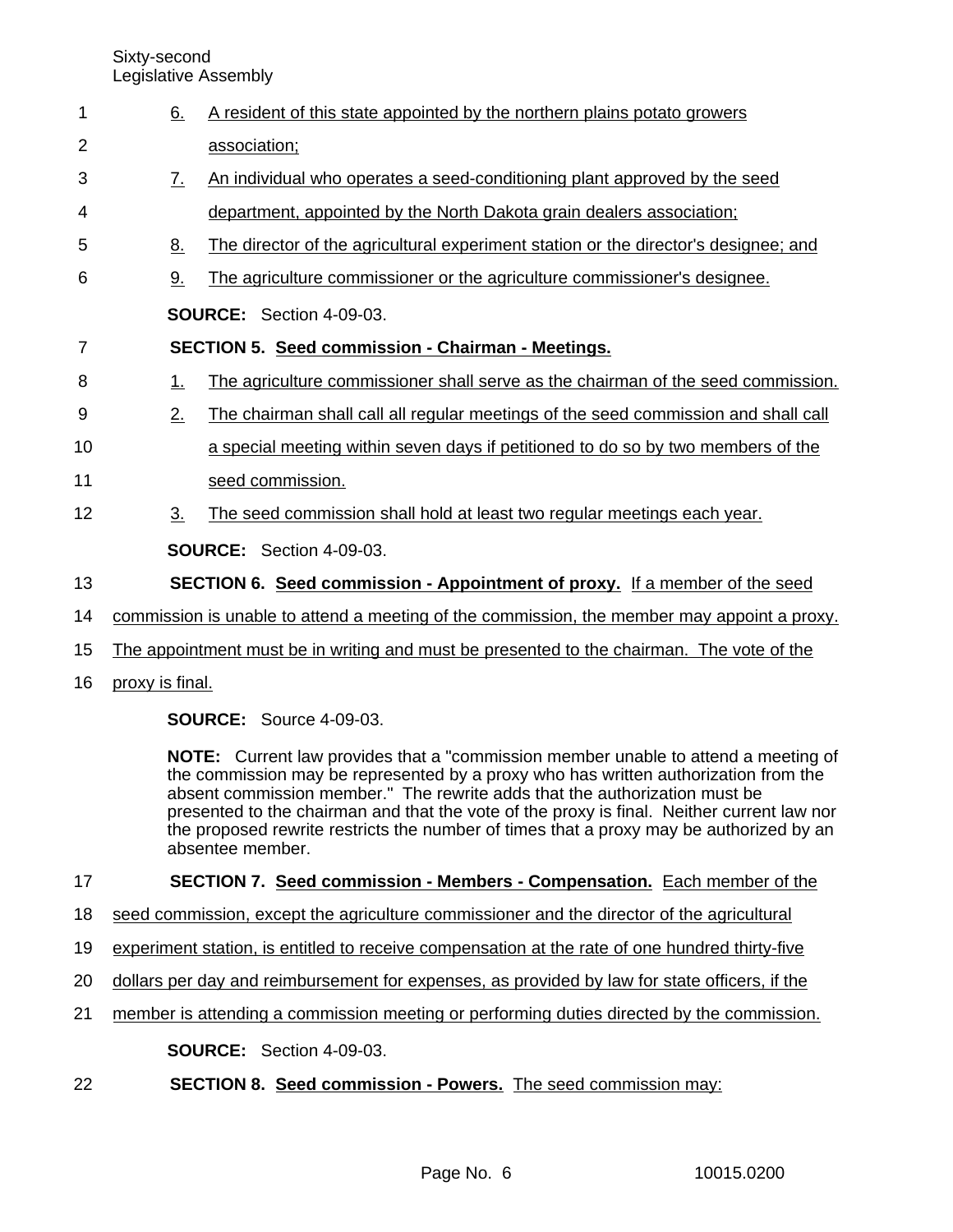| 1  | 1.             |                                                                             | Establish branch offices and laboratories at locations in this state, other than the                                                                                                                        |  |  |  |
|----|----------------|-----------------------------------------------------------------------------|-------------------------------------------------------------------------------------------------------------------------------------------------------------------------------------------------------------|--|--|--|
| 2  |                |                                                                             | campus of North Dakota state university, if the seed commissioner determines that                                                                                                                           |  |  |  |
| 3  |                | they are necessary to carry out the duties of the seed commission, the seed |                                                                                                                                                                                                             |  |  |  |
| 4  |                |                                                                             | commissioner, or the seed department;                                                                                                                                                                       |  |  |  |
| 5  | 2.             |                                                                             | Dismiss the seed commissioner for cause; and                                                                                                                                                                |  |  |  |
| 6  | 3 <sub>1</sub> |                                                                             | Appoint an acting seed commissioner if the position becomes vacant.                                                                                                                                         |  |  |  |
|    |                |                                                                             | <b>SOURCE:</b> Sections 4-09-02 and 4-09-03.                                                                                                                                                                |  |  |  |
| 7  |                |                                                                             | SECTION 9. Seed commissioner - Powers. The seed commissioner may:                                                                                                                                           |  |  |  |
| 8  | <u>1.</u>      |                                                                             | Contract with the North Dakota state university for the use of facilities and                                                                                                                               |  |  |  |
| 9  |                |                                                                             | equipment; 1 and                                                                                                                                                                                            |  |  |  |
| 10 | 2.             |                                                                             | At any time, enter upon real property and access any structure and personal                                                                                                                                 |  |  |  |
| 11 |                |                                                                             | property to:                                                                                                                                                                                                |  |  |  |
| 12 |                | a.                                                                          | Inspect, sample, and test seed for compliance with this chapter; and                                                                                                                                        |  |  |  |
| 13 |                | b.                                                                          | Inspect records for compliance with this chapter. (Section 4-09-06)                                                                                                                                         |  |  |  |
|    |                |                                                                             | <b>SOURCE:</b> Sections 4-09-02(1) and 4-09-06.                                                                                                                                                             |  |  |  |
|    |                |                                                                             |                                                                                                                                                                                                             |  |  |  |
|    |                |                                                                             | <b>NOTE:</b> 1 Current law provides that the "commissioner may utilize the premises, space,<br>and equipment at North Dakota state university as may be assigned to the<br>commissioner by the university." |  |  |  |
| 14 |                |                                                                             | SECTION 10. Seed commissioner - Duties.                                                                                                                                                                     |  |  |  |
| 15 | 1.             |                                                                             | The seed commissioner shall:                                                                                                                                                                                |  |  |  |
| 16 |                | a.                                                                          | Provide, equip, and maintain offices, laboratories, and any other facilities                                                                                                                                |  |  |  |
| 17 |                |                                                                             | necessary to carry out this chapter, subject to the approval of the seed                                                                                                                                    |  |  |  |
| 18 |                |                                                                             | commission;                                                                                                                                                                                                 |  |  |  |
| 19 |                | <u>b.</u>                                                                   | Manage the seed department;                                                                                                                                                                                 |  |  |  |
| 20 |                | $\underline{\mathsf{C}}$ .                                                  | Prepare the biennial budget and annual salary schedules for the seed                                                                                                                                        |  |  |  |
| 21 |                |                                                                             | department;                                                                                                                                                                                                 |  |  |  |
| 22 |                | <u>d.</u>                                                                   | Submit the seed department's biennial budget to the office of management                                                                                                                                    |  |  |  |
| 23 |                |                                                                             | and budget;                                                                                                                                                                                                 |  |  |  |
| 24 |                | <u>e.</u>                                                                   | Provide semiannual reports to the seed commission;                                                                                                                                                          |  |  |  |
| 25 |                | <u>f.</u>                                                                   | Establish and change fees for laboratory tests and services; and                                                                                                                                            |  |  |  |
| 26 |                | g.                                                                          | Perform any other duties as directed by the commission. <sup>1</sup>                                                                                                                                        |  |  |  |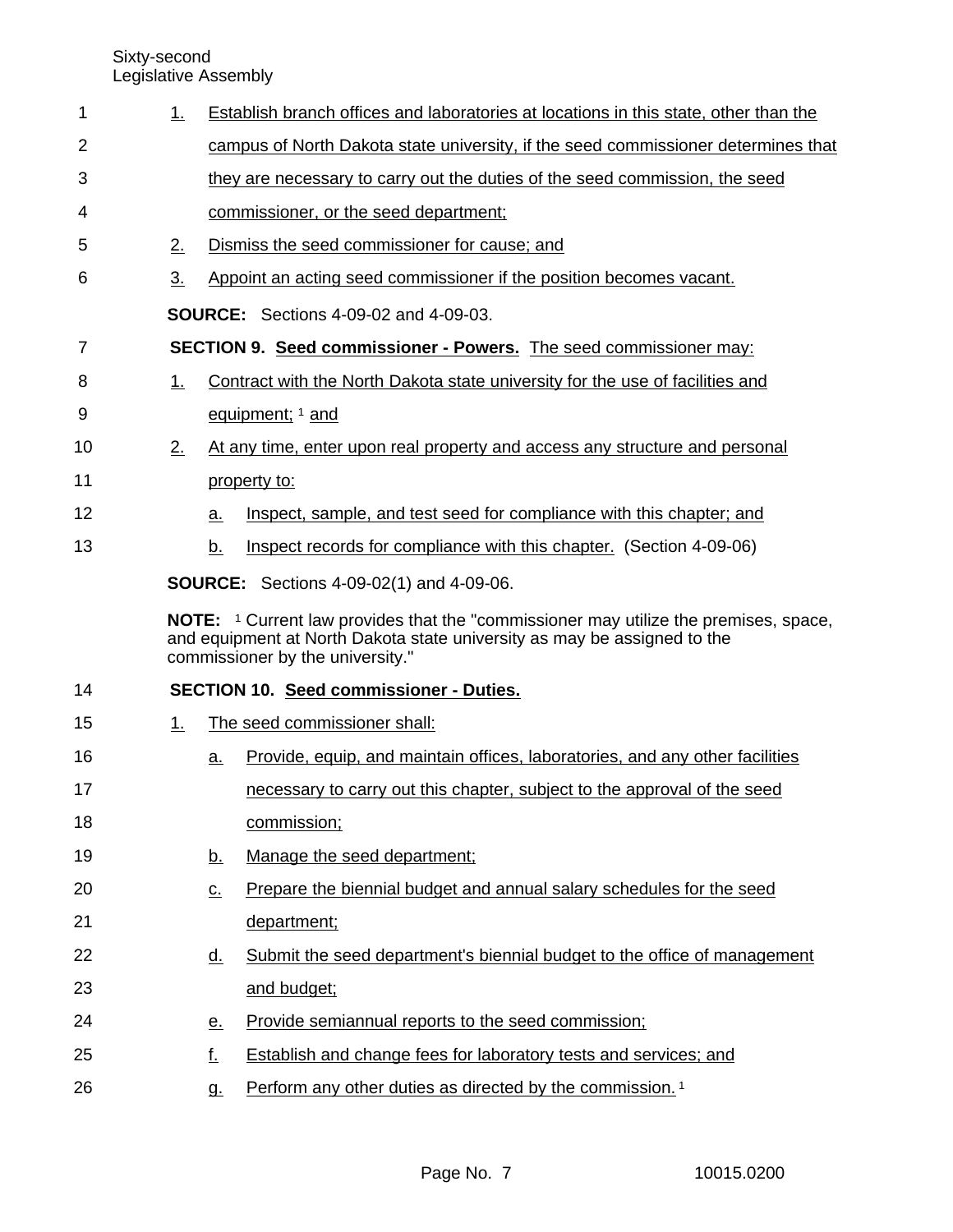5

7

- 2. The seed commissioner shall permit the university to use the seed department facilities and the services of the seed department laboratories at convenient times.<sup>2</sup> 3. The commissioner shall determine the nature and size of any seed and plant 1 2 3 4
	- samples required by the seed department in order to conduct official tests or make
- official determinations and shall prescribe the manner in which the seed and plan 6

samples are to be procured and delivered to the seed department.<sup>3</sup>

**SOURCE:** Sections 4-09-02, 4-09-03, 4-09-08, and 4-09-09.

# **NOTE:**

<sup>1</sup> Subsection 1(g), as rewritten, requires the Seed Commissioner to perform any other duties as directed by the commission. Current law requires that the Seed Commissioner "make ... any other reports as requested by the commission."

- <sup>2</sup> a. Current law provides that the "commissioner shall permit the facilities and services of the official laboratories to be used by the university at convenient times." Current law does not clarify whether this is with or without the approval and supervision of the Seed Commission.
- b. The committee might wish to determine whether this is a point that needs to be separately articulated or whether it could be considered as part of the Seed Commissioner's power to "[C]ontract with the North Dakota State University for the use of facilities and equipment." (See Section 9(1) of this rewrite.)

<sup>3</sup> Section 4-09-09 provides that "[t]he commissioner may make rules and regulations governing the size and nature of the sample of seed or plants submitted to the laboratory, as may be necessary to make a reliable or official test, analysis, description, or determination of grade, quality, or condition of disease infection on any lot of seed or plants. The commissioner may prescribe the necessary manner of taking samples from given lots of seed in order to represent properly the various circumstances and purposes for which samples are taken, and to preserve the identity, and to provide for proper delivery to the laboratory, of the seed samples or plant specimens."

The committee may wish to determine whether this should be a requirement of the Seed Commissioner and appropriately placed in the section setting forth the Seed Commissioner's "duties." If the intent is merely to authorize this activity, that authorization already exists by virtue of Chapter 28-32 and does not need to be reiterated.

### **SECTION 11. Stop-sale order - Issuance - Enforcement - Appeal.** 8

- 1. The seed commissioner may issue a written stop-sale order to the owner or 9
- custodian of any lot of seed that the seed commissioner finds to be in violation of this chapter. 10 11
- 2. The stop-sale order shall prohibit any further conditioning, movement, or sale of the seed, except under written permission of the seed commissioner. 12 13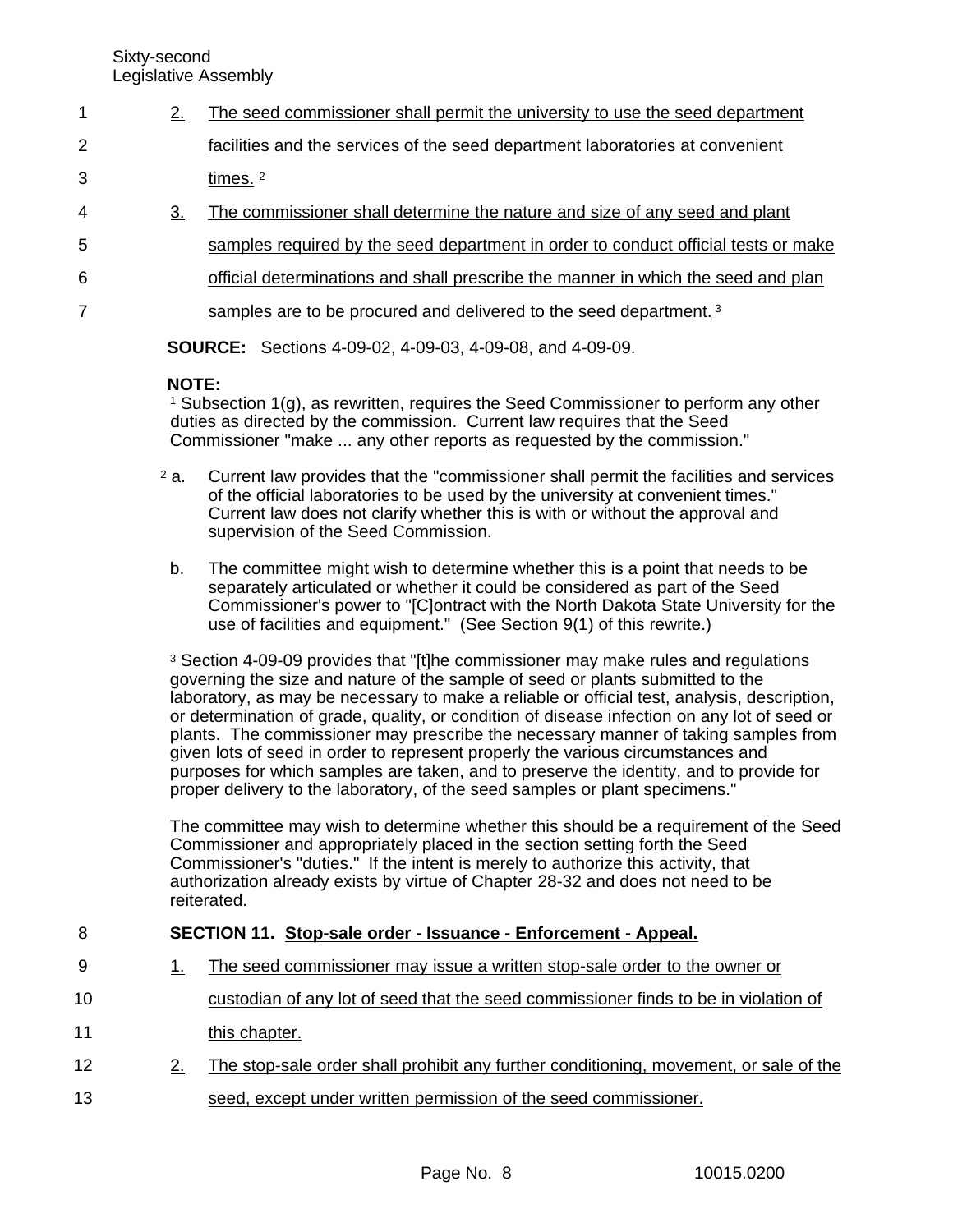- 3. The stop-sale order shall remain in effect until the seed commissioner is satisfied that the violation no longer exists. Upon making that determination, the seed commissioner shall remove the stop-sale order. 1 2 3
- 4. The seed commissioner shall do all things necessary and proper to enforce a stop-sale order issued under this section. 4 5
- 5. Any person subject to a stop-sale order under this section may appeal the order to 6 7
	- a court of competent jurisdiction.

**SOURCE:** Section 4-09-06.

# **NOTE:**

- 1. Section 4-09-06 also authorizes the Seed Commissioner to enter premises and inspect, examine, analyze, and test seed. That provision has been moved to Section 9, which addresses the powers of the commissioner.
- 2. It is recommended that this section be located with other enforcement provisions.

### **SECTION 12. Certificates and reports - Publication.** If the seed commissioner signs 8

- a document relating to the findings and determinations made in a laboratory by seed 9
- department personnel, a court shall accept the document as prima facie evidence of the 10
- statements contained in the document. The seed commissioner is subject to court order for a 11
- review of the findings and determinations set forth in the document. 12

**SOURCE:** Section 4-09-07.

**NOTE:** It is recommended that this section be relocated.

### **SECTION 13. Label requirements - Agricultural seed.** 13

- 1. Agricultural seed offered for sale or sold in this state, for planting purposes, must be labeled.<sup>1</sup> 14 15
- 2. a. If the agricultural seed is offered for sale or sold in a container, the label must be conspicuously placed on or attached to the container and plainly printed in English. 16 17 18
- b. If the agricultural seed is offered for sale or sold in bulk, the label must be provided to the purchaser at or before the time of delivery. <sup>2</sup> 19 20

**SOURCE:** Section 4-09-10(1).

# **NOTE:**

<sup>1</sup> The FSA also provides that it is unlawful for any person to "transport or deliver for transportation in interstate commerce" any agricultural seeds, unless "each container bears a label. ..." Does the reference to transportation need to be maintained or do the regulatory duties of the Seed Department commence only upon an offering for sale?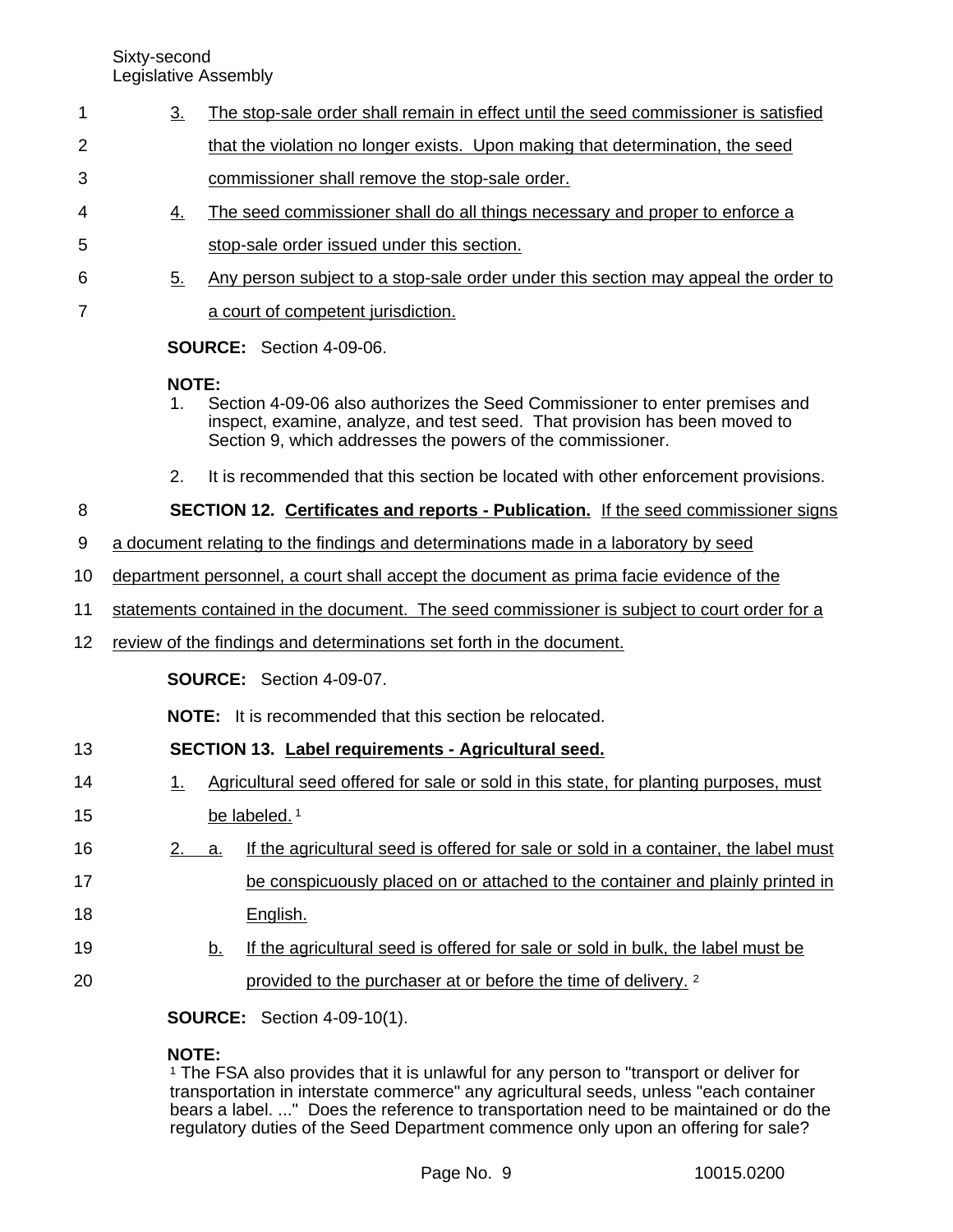<sup>2</sup> Current law indicates that with respect to bulk sales or movements of agricultural seed, the label must be "properly delivered." Seed Department personnel have indicated that this requires the label to be provided to the purchaser at or before the time of delivery.

### **SECTION 14. Agricultural seed - Label - Content.** A label required by section 13 of 1

- this Act must include: 2
- 1. The lot number or other lot identification; 2. a. The state or foreign country in which the seed was grown; or b. A statement indicating that the origin of the seed is unknown; 3. The percentage by weight of all weed seed; 4. The name of each restricted weed seed present and its rate of occurrence per pound [453.59 grams], if: a. In seeds of grasses and small seeded legumes the rate of occurrence exceeds thirteen seeds per pound [453.59 grams]; or b. In any other agricultural seeds, the rate of occurrence exceeds five seeds per pound [453.59 grams]; 5. The percentage by weight of any other crop seeds present; 1 6. The percentage by weight of inert matter; 7. a. The percentage of germination, exclusive of hard seed; b. The percentage of hard seed, if applicable; and c. The month and year in which the percentages were determined; and 8. The full name and address of the labeler. **SOURCE:** Section 4-09-10(6). **NOTE:** What is a crop seed as opposed to an agricultural seed? Could the subsection state: "The percentage by weight of any other seed present"? **SECTION 15. Agricultural seed - Label requirements - Treated seed.** 1. In addition to any other requirements set forth in this chapter, if the seed has been treated, the label must indicate that the treatment has occurred and must include the commonly accepted, coined, chemical, or abbreviated chemical name of the substance used in the treatment. a. If the substance 1 with which the seed was treated is harmful to humans or to other vertebrate animals, the label must contain a cautionary statement prohibiting the use for the seed for human or animal consumption. <sup>2</sup> 3 4 5 6 7 8 9 10 11 12 13 14 15 16 17 18 19 20 21 22 23 24 25 26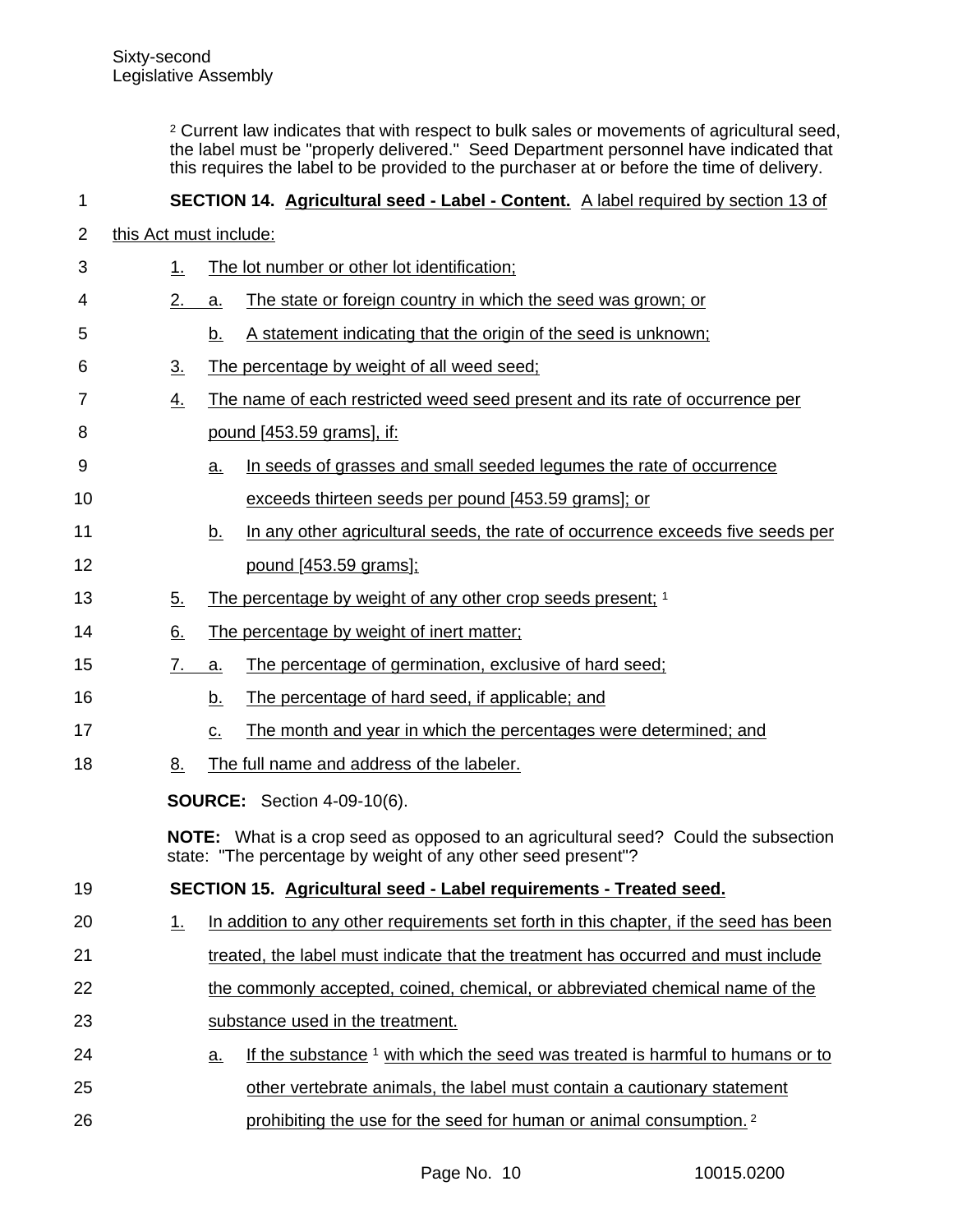- b. If the substance with which the seed was treated is a mercurial or a similarly toxic substance, the label must contain a statement and symbol indicating that the substance is poison. 1 2 3
- c. If the substance with which the seed was treated is an inoculant, the label must contain the date beyond which the inoculant is claimed not to be effective for use on that particular seed. <sup>3</sup> 4 5 6
	- 2. The information required by this section may be placed on a separate label. 4

**SOURCE:** Section 4-09-10(6).

# **NOTE:**

7

<sup>1</sup> Current law requires a cautionary statement if "the substance in the amount present with the seed is harmful to human or other vertebrate animals. ..." At the recommendation of Seed Department personnel, this has been changed to require a cautionary statement "if the substance is harmful to humans. ..."

<sup>2</sup> Current law requires that the cautionary statement prohibit the use of the seed "for food, feed, or oil purposes." At the recommendation of Seed Department personnel, this has been changed to require that the cautionary statement prohibit the use of the seed "for human or animal consumption."

<sup>3</sup> Because inoculants can have different degrees of longevity depending on the seed to which they are applied, the rewrite clarifies that the date beyond which the inoculant is claimed not to be effective is the date applicable to the particular seed being treated.

<sup>4</sup> Does the separate label have to meet the requirements of the primary label?

### **SECTION 16. Agricultural seed - Label requirements - Hermetically sealed** 8

- **containers.** In addition to any other label requirements set forth in this chapter, if agricultural 9
- seed that is offered for sale or sold is in a container that has been hermetically sealed, the label 10
- must so indicate. 11

**SOURCE:** Section 4-09-10(6).

### **SECTION 17. Agricultural seed - Additional label requirements - Limited** 12

**applicability.** 13

| 14 | 1. a. | In addition to any other label requirements set forth in this chapter, the label |
|----|-------|----------------------------------------------------------------------------------|
| 15 |       | on each container of barley, canola, dry beans, durum 1, field peas 2, flax,     |
| 16 |       | oats, rye, soybeans, and wheat seed offered for sale or sold in this state, for  |
| 17 |       | planting purposes, must include:                                                 |
| 18 |       | The kind of each agricultural seed;<br>(1)                                       |
| 19 |       | The variety of each agricultural seed component constituting more than<br>(2)    |
| 20 |       | five percent of the whole; and                                                   |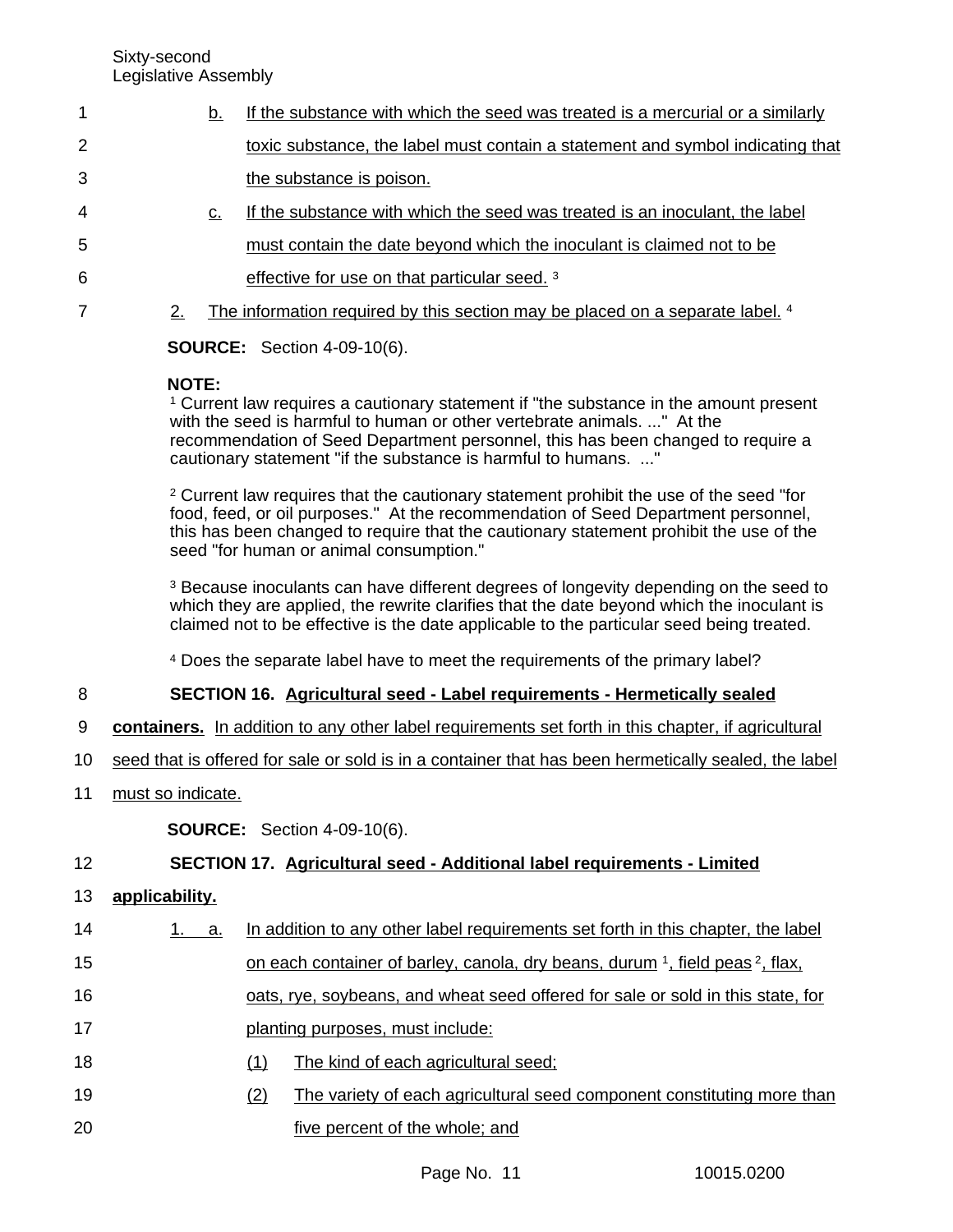| 1              |              |           | (3) | The percentage by weight of each agricultural seed component                                                                                                                                                                                                                          |
|----------------|--------------|-----------|-----|---------------------------------------------------------------------------------------------------------------------------------------------------------------------------------------------------------------------------------------------------------------------------------------|
| $\overline{2}$ |              |           |     | constituting more than five percent of the whole.                                                                                                                                                                                                                                     |
| 3              |              | <u>b.</u> |     | Paragraphs 2 and 3 of subdivision a are not applicable to agricultural seed                                                                                                                                                                                                           |
| 4              |              |           |     | labeled as being for vegetative cover only.                                                                                                                                                                                                                                           |
| 5              | 2.           |           |     | In addition to any other requirements set forth in this chapter, the label on each                                                                                                                                                                                                    |
| 6              |              |           |     | container of agricultural seed other than barley, canola, dry beans, durum, field                                                                                                                                                                                                     |
| 7              |              |           |     | peas, flax, oats, rye, soybeans, and wheat seed, offered for sale in this state for                                                                                                                                                                                                   |
| 8              |              |           |     | planting purposes:                                                                                                                                                                                                                                                                    |
| 9              |              | <u>a.</u> |     | Must include the kind of each agricultural seed;                                                                                                                                                                                                                                      |
| 10             |              | <u>b.</u> |     | May include the variety of each agricultural seed component constituting more                                                                                                                                                                                                         |
| 11             |              |           |     | than five percent of the whole; and                                                                                                                                                                                                                                                   |
| 12             |              | $C_{-}$   |     | Must include the percentage by weight of each agricultural seed component                                                                                                                                                                                                             |
| 13             |              |           |     | constituting more than five percent of the whole.                                                                                                                                                                                                                                     |
|                |              |           |     | <b>SOURCE:</b> Section 4-09-10(2) and (4).                                                                                                                                                                                                                                            |
|                | <b>NOTE:</b> |           |     | <sup>1</sup> Is there a reason to reference durum and wheat separately?                                                                                                                                                                                                               |
|                |              |           |     | <sup>2</sup> According to the North Dakota State University Department of Agricultural Economics,<br>a "field pea" is also known as a "dry pea." Chapter 4.1-07, which pertains to the Dry<br>Pea and Lentil Council, consistently uses the phrase "dry peas and lentils" and defines |

### **SECTION 18. Selling of seed by brand - Requirements.** The seed of barley, canola, 14

dry beans, durum, field peas, flax, oats, rye, soybeans, and wheat may be sold by brand, 15

that phrase as including chickpeas, lupins, and fava beans.

- provided the true variety name or number is clearly stated on the label in a type size equal to or 16
- greater than that of the brand. 17

**SOURCE:** Section 4-09-10(2).

**NOTE:** Is it necessary to require use of the "true" variety name or is it sufficient to refer just to the variety name?

### **SECTION 19. Canola seed - Additional label requirements.** In addition to any other 18

- requirements set forth in this chapter, the label on each container of canola seed must contain a 19
- statement indicating that the seed has been: 20
- 1. Certified by the seed commissioner as meeting the standards of this state <sup>1</sup>; or 21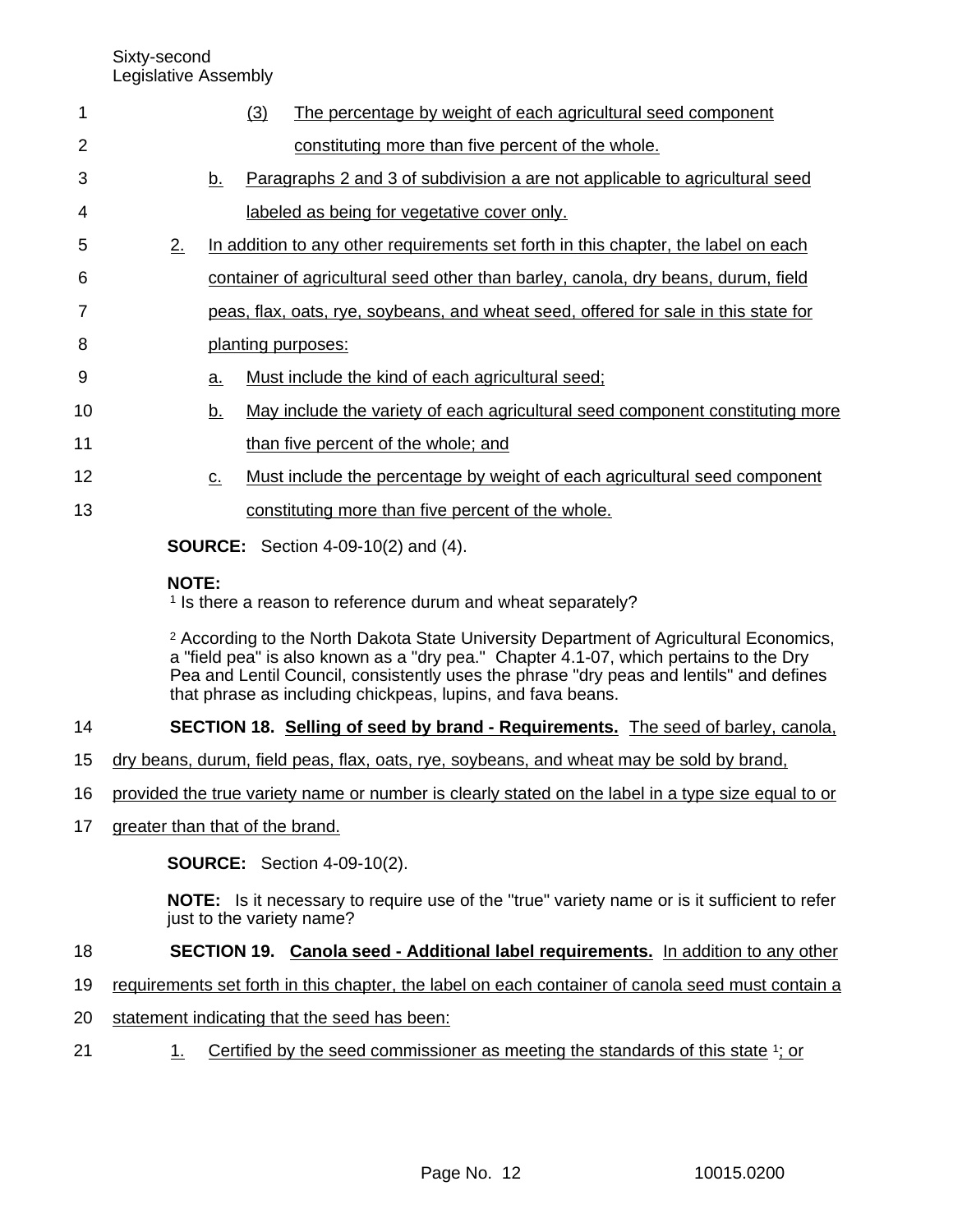- 2. Certified by another state or province having canola certification standards that are 1
- determined by the seed commissioner <sup>2</sup> to meet or exceed the standards of this 2
	- state.<sup>3</sup>

3

**SOURCE:** Section 4-09-10(3).

**NOTE:** Current law states that "In seed of canola, the label must contain a statement that the seed is certified by the commissioner as meeting the standards of this chapter or certified by another state or province having certification standards for canola which meet or exceed standards adopted by this chapter."

<sup>1</sup> Because the canola certification standards are found in the North Dakota Administrative Code, the rewrite clarifies that the certification standards are those of "this state" and not "this chapter."

<sup>2</sup> Because current law provides that the canola seed may be "certified by another state or province having certification standards for canola which meet or exceed standards adopted by this chapter," the rewrite clarifies that the Seed Commissioner will determine whether or not the standards of another state or province meet or exceed those of this state.

<sup>3</sup> Within a chapter setting forth label requirements, this section appears to prohibit the sale of any canola seed that is not certified. If that is the intent, perhaps the section should be reworded and then relocated.

### **SECTION 20. Agricultural seed components - Label requirements - Mixture** 4

- **designation.** If more than ten percent of the whole consists of an aggregate of agricultural 5
- seed components, each present in an amount not exceeding five percent of the whole, the label 6
- must include each component in excess of one percent of the whole named together with the 7
- percentage by weight of each. Each component must be listed in the order of its 8
- predominance. If more than one component is named, the word "mix", "mixed", "mixture", or 9
- "blend" must be stated appropriately with the name of the mixture or blend. 10

**SOURCE:** Section 4-09-10(5).

**NOTE:** In order for this section to be applied, each of the agricultural seed components may not exceed five percent of the whole. If the requirements of the section are met, the word "mix", "mixed", "mixture", or "blend" must be used on the label. However, under current law, "mixture" is defined as "seed consisting of more than one kind, each in excess of five percent by weight of the whole" and "blend" is defined as "seed consisting of more than one variety of a kind, each in excess of five percent by weight of the whole."

#### **SECTION 21. Labeling requirements - Vegetable seed.** 11

- 1. Each container of vegetable seed offered for sale or sold in this state, for planting 12
- purposes, must be labeled. 13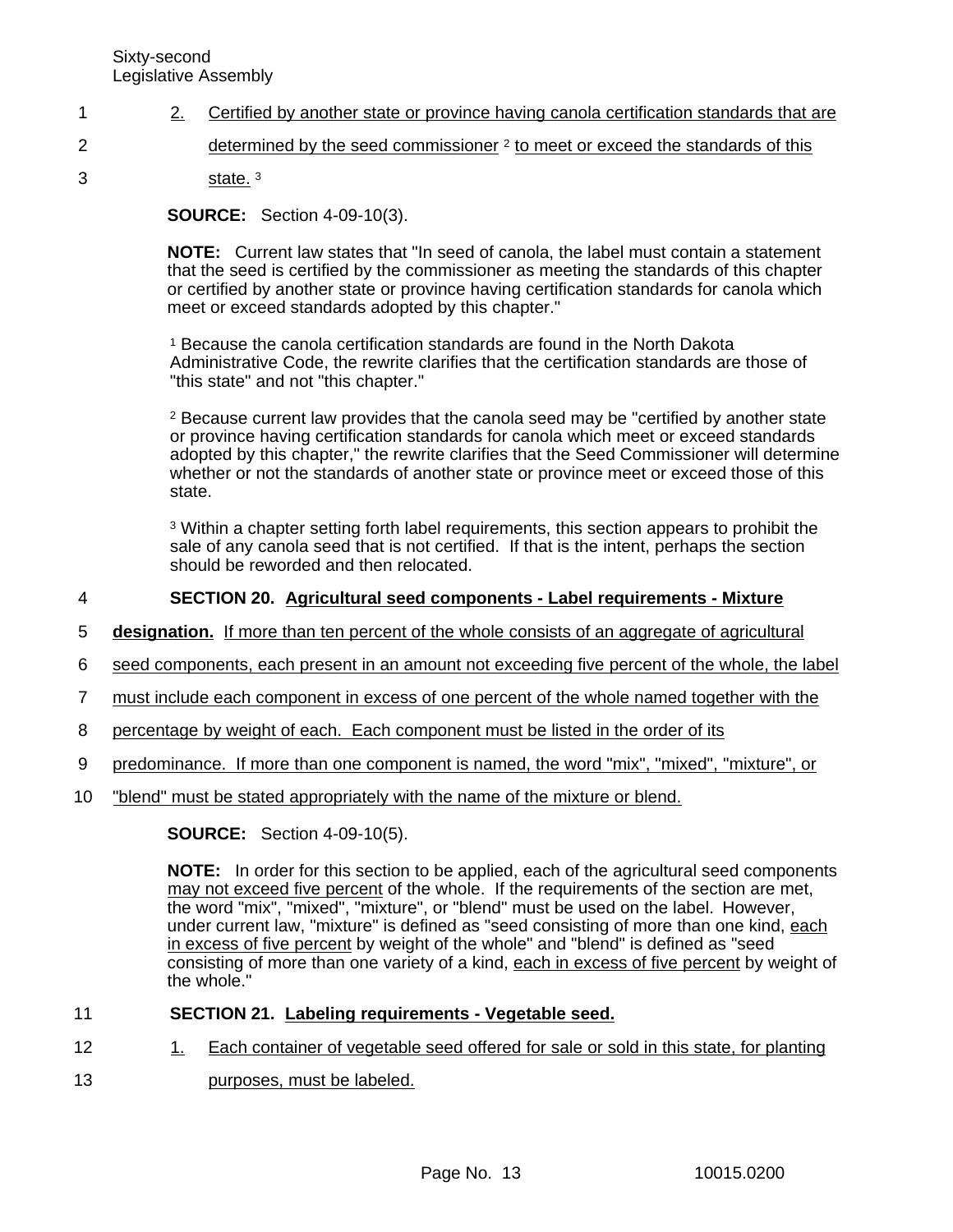### 2. The label must be placed conspicuously on or attached to the container and plainly 1

printed in English. 2

**SOURCE:** Section 4-09-11(1).

**NOTE:** The FSA also provides that it is unlawful for any person to "transport or deliver for transportation in interstate commerce" any vegetable seeds, unless "each container bears a label ..." Does the reference to transportation need to be maintained or do the regulatory duties of the Seed Department commence only upon an offering for sale?

### **SECTION 22. Vegetable seed - Label - Content.** The label for vegetable seed 3

- packed in units of one pound or less <sup>1</sup> and the label for vegetable seed on prepared mats, 4
- tapes, or in preplanted containers must include: 5
- 1. The kind and variety of seed; 6
- 2. The lot number or other lot identification; 7
- 3. The full name and address of the labeler; 8
- 4. The month and year in which the germination test was completed; and 9
- 5. a. The percentage of germination; or 10
	- b. The date by which the seed must be sold. 2

**SOURCE:** Section 4-09-11.

### **NOTE:**

11

<sup>1</sup> Current law references vegetable seed in packets prepared for use in home gardens or household plantings. The FSA separates requirements by the weight of the package, i.e., containers of one pound or less and containers of more than one pound. At the recommendation of Seed Department personnel, the rewrite reconciles the North Dakota Century Code with the FSA.

<sup>2</sup> Current law requires that the label include:

The calendar month and year the germination test was completed and a statement stating the sell by date that may be no more than twelve months from the date of test, exclusive of the month of test, or the percentage germination and the calendar month and year the test was completed to determine the percentage if the germination test was completed within twelve months, exclusive of the month of test.

A question arose about the option to allow "the percentage germination ... provided the germination test was completed within twelve months ...".

Current law is not clear whether this is to be within 12 months of the date on which the product was labeled or within 12 months of the date on which the product is sold.

The language recommended by Seed Department personnel, which has been incorporated in this section, allows a labeler to select a sell by date but does not set an outer limit for that date.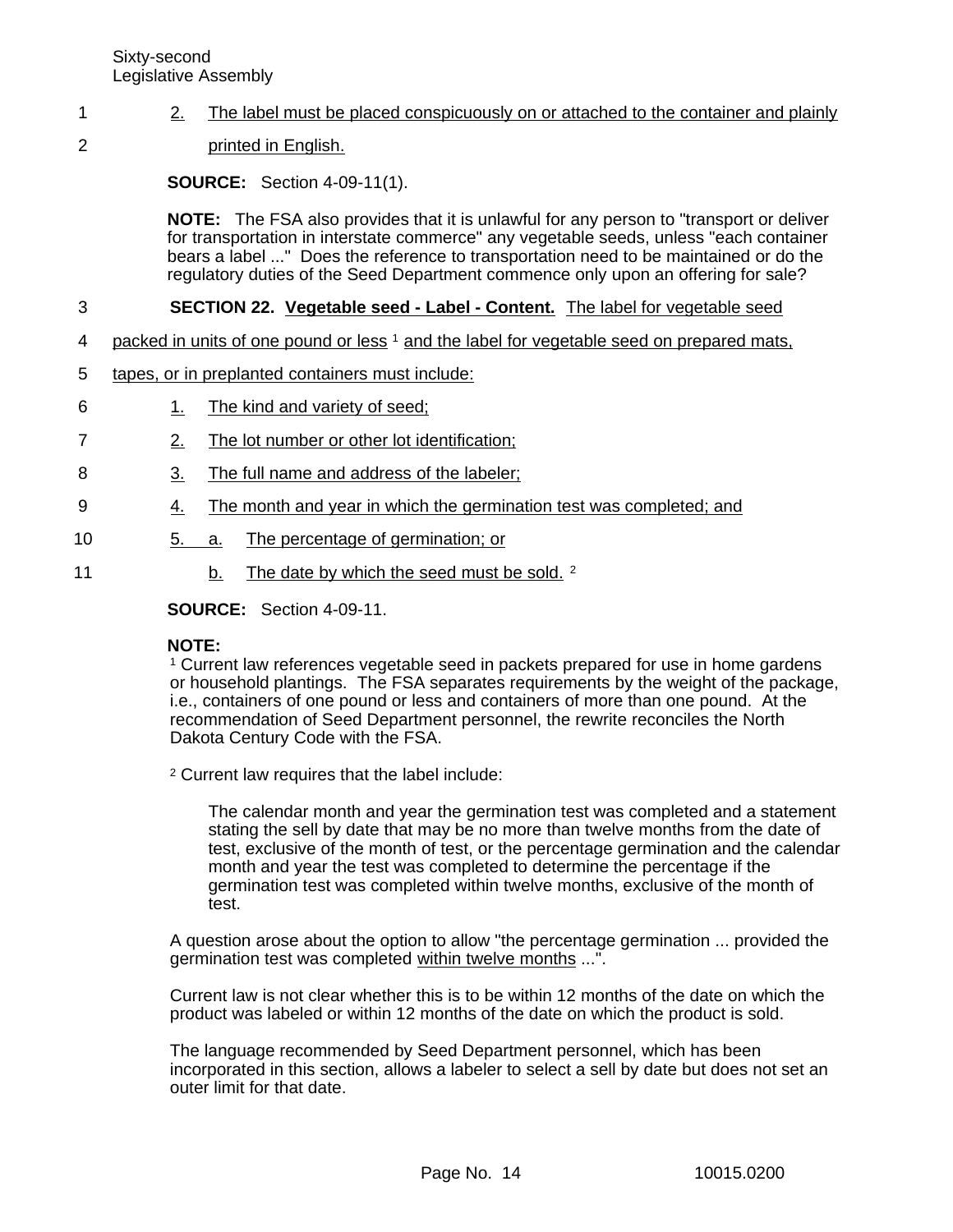| 1  |                   |                                                                                                |     | <b>SECTION 23. Vegetable seed - Additional label requirements.</b> If the germination     |  |
|----|-------------------|------------------------------------------------------------------------------------------------|-----|-------------------------------------------------------------------------------------------|--|
| 2  |                   | test referenced in section 22 of this Act results in a finding that the seed does not meet the |     |                                                                                           |  |
| 3  |                   | standards for germination, as established by the commissioner, the label must include:         |     |                                                                                           |  |
| 4  | <u>1.</u>         |                                                                                                |     | The percentage of germination, exclusive of hard seed;                                    |  |
| 5  | 2.                |                                                                                                |     | The percentage of hard seed, if present; and                                              |  |
| 6  | $\underline{3}$ . |                                                                                                |     | The words "below standard" in at least eight-point type.                                  |  |
|    |                   |                                                                                                |     | <b>SOURCE:</b> Section 4-09-11(2)(c).                                                     |  |
| 7  |                   |                                                                                                |     | <b>SECTION 24. Vegetable seed - Quantity - Label requirement.</b> If the vegetable        |  |
| 8  |                   |                                                                                                |     | seeds are on a mat, on tape, or in some other germination medium and the quantity of seed |  |
| 9  |                   |                                                                                                |     | cannot be readily determined, the label must include the minimum number of seeds per      |  |
| 10 | definable unit.   |                                                                                                |     |                                                                                           |  |
|    |                   |                                                                                                |     | <b>SOURCE:</b> Section 4-09-11(2)(f).                                                     |  |
| 11 |                   |                                                                                                |     | SECTION 25. Vegetable seed - Larger units - Label requirement - Exception.                |  |
| 12 | 1.                |                                                                                                |     | The label for any vegetable seed other than that referenced in section 22 of this         |  |
| 13 |                   |                                                                                                |     | Act must include:                                                                         |  |
| 14 |                   | <u>a.</u>                                                                                      |     | The lot number or other lot identification;                                               |  |
| 15 |                   | b.                                                                                             | (1) | The kind and variety of vegetable seed present in excess of five percent                  |  |
| 16 |                   |                                                                                                |     | by weight; 1                                                                              |  |
| 17 |                   |                                                                                                | (2) | The percentage by weight of each seed referenced in paragraph 1, in                       |  |
| 18 |                   |                                                                                                |     | order of its predominance;                                                                |  |
| 19 |                   |                                                                                                | (3) | The percentage of germination for each seed referenced in                                 |  |
| 20 |                   |                                                                                                |     | paragraph 1, exclusive of hard seed;                                                      |  |
| 21 |                   |                                                                                                | (4) | The percentage of hard seed, if present; and                                              |  |
| 22 |                   |                                                                                                | (5) | The month and year that the percentages were determined; and <sup>2</sup>                 |  |
| 23 |                   | $\underline{\mathsf{C}}$ .                                                                     |     | The full name and address of that labeler.                                                |  |
| 24 | 2.                |                                                                                                |     | If a person purchases more than one pound of vegetable seed, the container into           |  |
| 25 |                   |                                                                                                |     | which the seed is placed is exempt from the label requirements of this section,           |  |
| 26 |                   |                                                                                                |     | provided that, in the presence of the purchaser, the seed is removed from a               |  |
| 27 |                   |                                                                                                |     | properly labeled container and weighed. 3                                                 |  |
|    |                   |                                                                                                |     | <b>SOURCE:</b> Section 4-09-11(3) and (5).                                                |  |
|    |                   |                                                                                                |     |                                                                                           |  |

**NOTE:**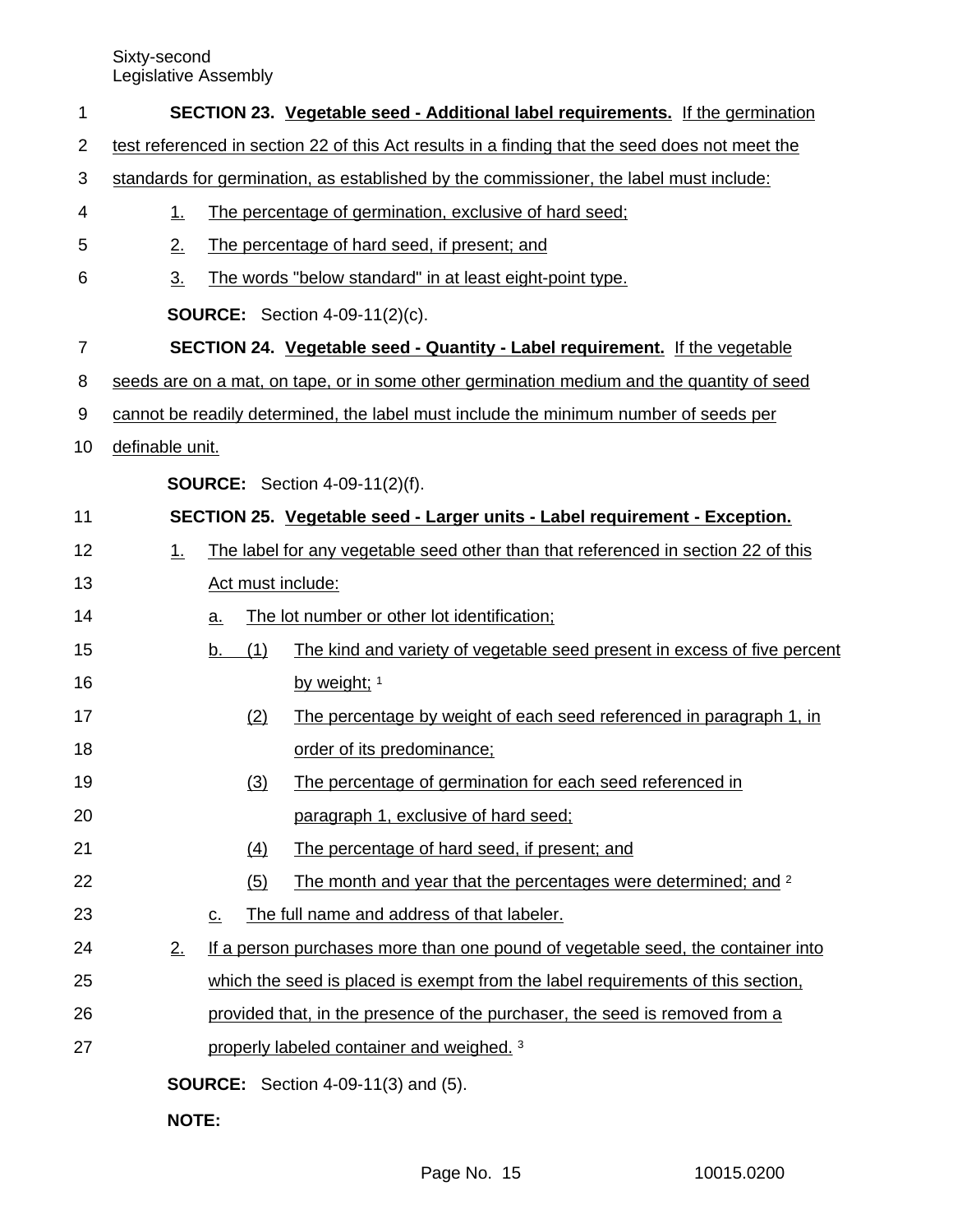<sup>1</sup> Current law requires the label to note the "kind and variety of vegetable seed present in excess of five percent. ..." Seed Department personnel indicated that the reference is to 5 percent "by weight" not by number.

<sup>2</sup> Section 4-09-11(3)(c) states:

For each named vegetable seed, the percentage of germination, exclusive of hard seed, and the percentage of hard seed if present, and if desired, the total germination and hard seed.

Because the underlined phrase appears to be "optional" it has been omitted from the list of statutory requirements.

<sup>3</sup> The committee might wish to discuss the enforceability of this provision.

| 1              |                   | SECTION 26. Treated vegetable seed - Additional requirements.                          |
|----------------|-------------------|----------------------------------------------------------------------------------------|
| $\overline{2}$ | $\perp$           | In addition to any other requirements set forth in this chapter, if the vegetable seed |
| 3              |                   | has been treated, the label must indicate that the treatment has occurred and must     |
| 4              |                   | include the commonly accepted, coined, chemical, or abbreviated chemical name          |
| 5              |                   | of any substance used in the treatment.                                                |
| 6              | 2.                | If the substance with which the seed was treated is harmful to humans or to other      |
| $\overline{7}$ |                   | vertebrate animals, the label must contain a cautionary statement prohibiting the      |
| 8              |                   | use for the seed for human or animal consumption. <sup>1</sup>                         |
| 9              | $\underline{3}$ . | If the substance with which the seed was treated is a mercurial or a similarly toxic   |
| 10             |                   | substance, the label must contain a statement and symbol indicating that the           |
| 11             |                   | substance is poison.                                                                   |
| 12             | <u>4.</u>         | If the substance with which the seed was treated is an inoculant, the label must       |
| 13             |                   | contain the date beyond which the inoculant is claimed not to be effective on that     |
| 14             |                   | particular seed. <sup>2</sup>                                                          |
| 15             | 5 <sub>1</sub>    | The information required by this section may be placed on a separate label.            |

**SOURCE:** Section 4-09-11(4).

# **NOTE:**

<sup>1</sup> Current law requires a cautionary statement "if the substance in the amount present with the seed" is harmful to human or other vertebrate animals. The FSA requires a cautionary statement if "the substance used in such treatment in the amount remaining with the seeds is harmful to humans or other vertebrate animals. ..."

How is the threshold amount determined?

Seed Department personnel recommended that the cautionary statement be required if the substance is harmful to humans or other vertebrate animals.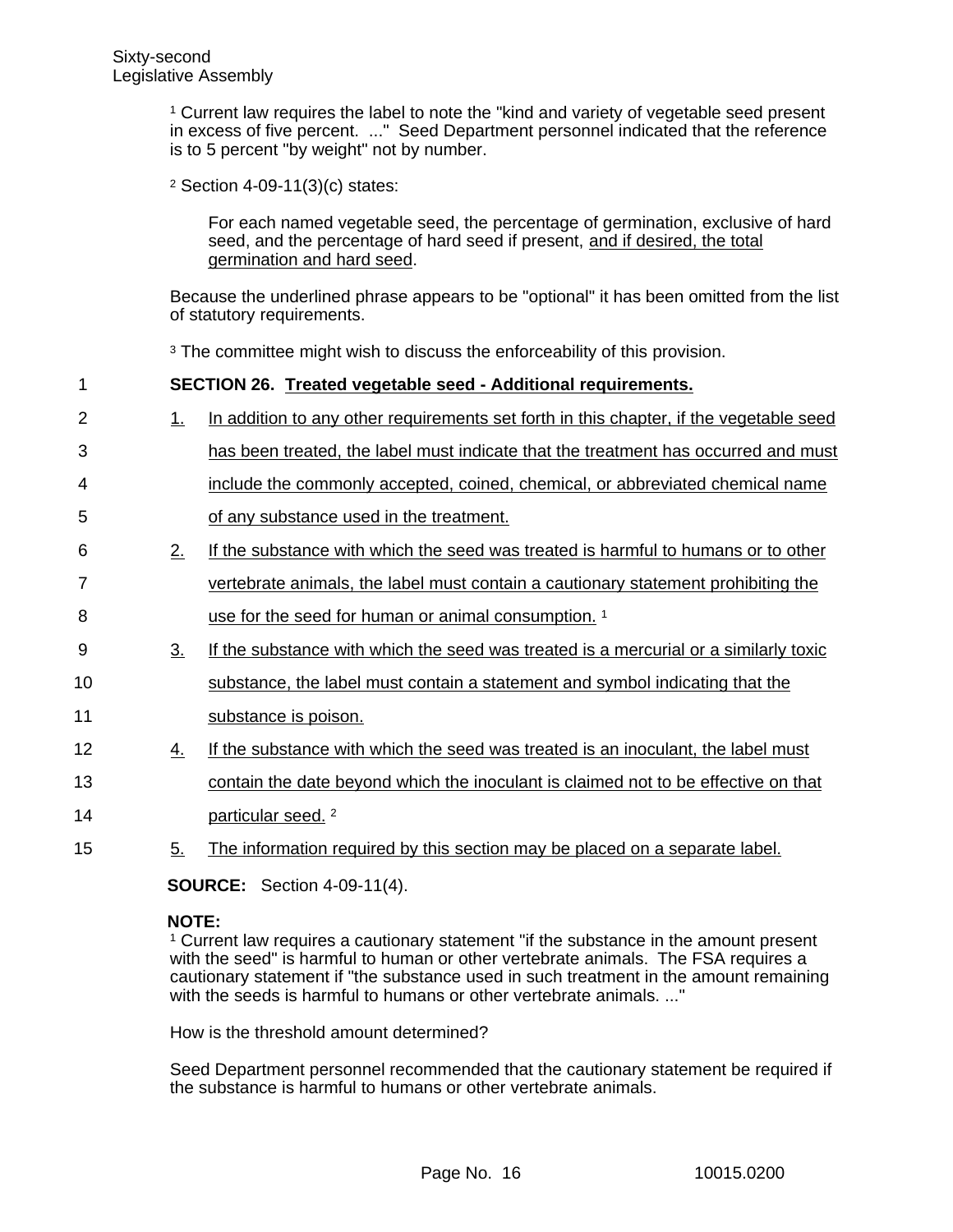<sup>2</sup> Seed Department personnel indicated that the date beyond which an inoculant is no longer effective can vary depending on the seed that is subject to treatment. Therefore, the rewrite provides that the label must contain the date beyond which the inoculant is claimed not to be effective "on that particular seed."

### **SECTION 27. Vegetable seed - Label requirements - Hermetically sealed** 1

- **containers.** In addition to any other label requirements set forth in this chapter, if vegetable 2
- seed that is offered for sale or sold is in a container that has been hermetically sealed, the label 3
- must so indicate. 4

**SOURCE:** Section 4-09-11(6).

**NOTE:** Current law requires the label to state that the seed container is a hermetically sealed container. The rewrite clarifies that this requirement is in place only if the container is in fact hermetically sealed.

### **SECTION 28. Flower seed - Label - Content.** 5

- 1. Each container of flower seed offered for sale or sold in this state, for planting 6
- purposes, must be labeled. 7
- 2. The label must be conspicuously placed on or attached to the container and plainly 8
- printed in English. 9

**SOURCE:** Section 4-09-11.1(1).

- **SECTION 29. Flower seed Label content.** The label for flower seed packed in units 10
- of one pound [453.59 grams] or less <sup>1</sup> and the label for flower seed on prepared mats, tapes, or 11
- in preplanted containers must include: 12
- 1. a. The kind and variety; or 13
- b. The information required by rule with respect to type and performance characteristics; 14 15
- 2. a. The month and year in which the seed was tested; or 16
- b. The year for which the seed was packaged; and 17
- 3. The full name and address of the labeler. 18

**SOURCE:** Section 4-09-11(3)(a).

### **NOTE:**

<sup>1</sup> Current law references flower seed in packets prepared for use in home gardens or household plantings. Similar provisions with respect to vegetable seed were changed to reflect FSA weight categories, i.e., containers of one pound or less and containers of more than one pound. While this change has been made in the rewrite for purposes of consistency, its appropriateness should be discussed.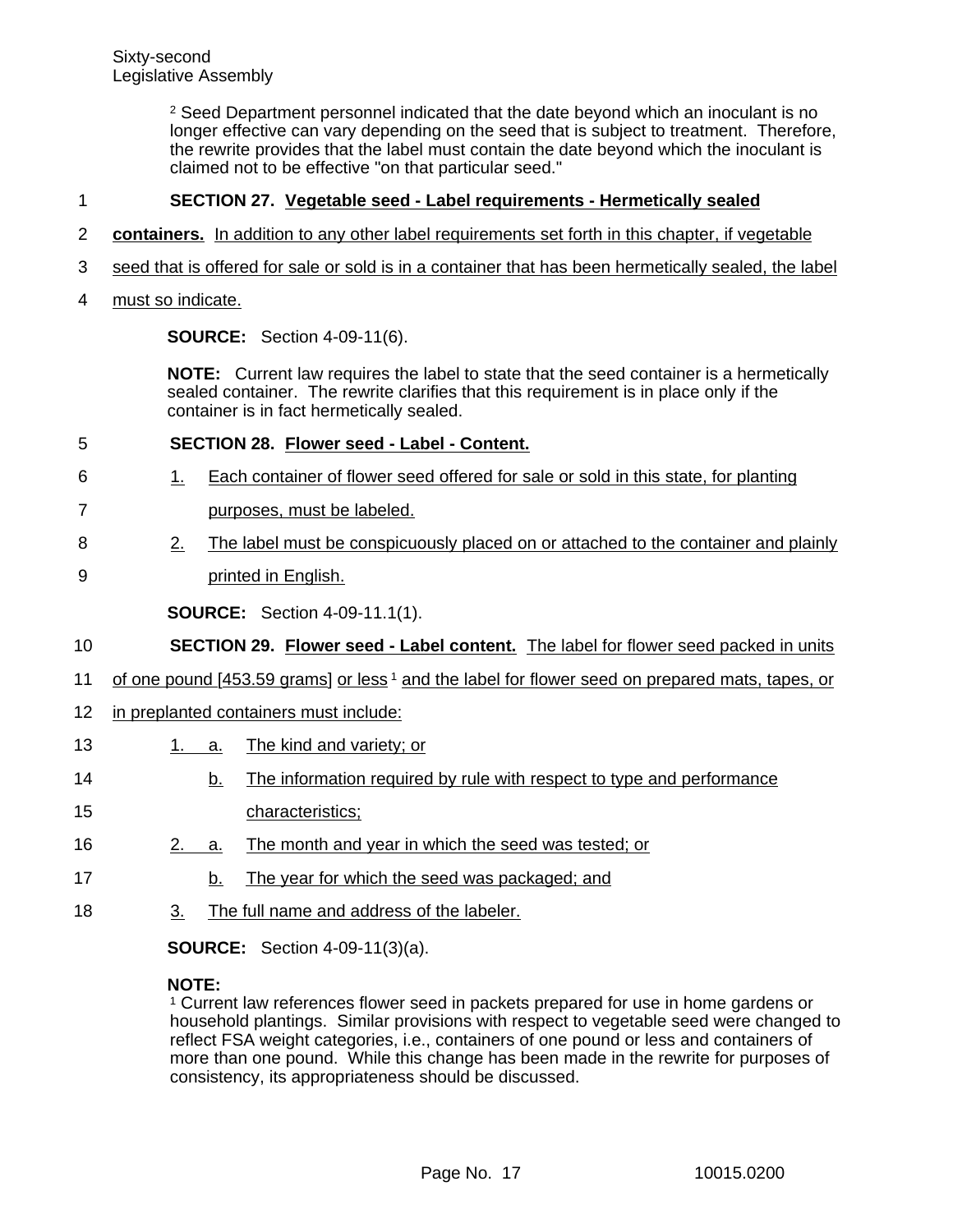### **SECTION 30. Flower seed - Quantity - Label requirement.** If the flower seeds are 1

- on a mat, on tape, or in some other germination medium and the quantity of seed cannot be 2
- readily determined, the label must include the minimum number of seeds per definable unit. 3

**SOURCE:** Section 4-09-11.1(3)(c).

### **SECTION 31. Flower seed - Standard testing procedures - Label content.** If the 4

- flower seed is of a kind for which standard testing procedures are prescribed by the association 5
- of official seed analysts, and if the seed does not meet the standard for germination required by 6
- rule, the label must include the percentage of germination exclusive of hard seeds and the 7
- words "below standard" in at least eight-point type. 8

**SOURCE:** Section 4-09-11.1(3)(b).

**NOTE:** Current law references seeds for which standard testing procedures are prescribed. The rewrite clarifies that these standard procedures are prescribed by the Association of Official Seed Analysts.

| 9  |    | SECTION 32. Flower seed - Label content.                                                |
|----|----|-----------------------------------------------------------------------------------------|
| 10 | 1. | The label for any flower seed other than that referenced in section 29 of this Act      |
| 11 |    | must include:                                                                           |
| 12 |    | The kind and variety; or<br>(1)<br>a.                                                   |
| 13 |    | The information required by rule with respect to type and performance<br>(2)            |
| 14 |    | characteristics;                                                                        |
| 15 |    | The lot number or other lot identification;<br><u>b.</u>                                |
| 16 |    | (1)<br>The month and year in which the seed was tested; or<br>c.                        |
| 17 |    | (2)<br>The year for which the seed was packaged; and                                    |
| 18 |    | The full name and address of the labeler.<br>d.                                         |
| 19 | 2. | If the flower seed is of a kind for which standard testing procedures are prescribed    |
| 20 |    | by the association of official seed analysts, the label must also include:              |
| 21 |    | The percentage of germination exclusive of hard seed; and<br>a.                         |
| 22 |    | The percentage of hard seed, if present.<br><u>b.</u>                                   |
|    |    | <b>SOURCE:</b> Section 4-09-11.1(4).                                                    |
| 23 |    | SECTION 33. Treated flower seed - Additional requirements.                              |
| 24 | 1. | In addition to any other requirements set forth in this chapter, if the flower seed has |
| 25 |    | been treated, the label must indicate that the treatment has occurred and must          |
|    |    |                                                                                         |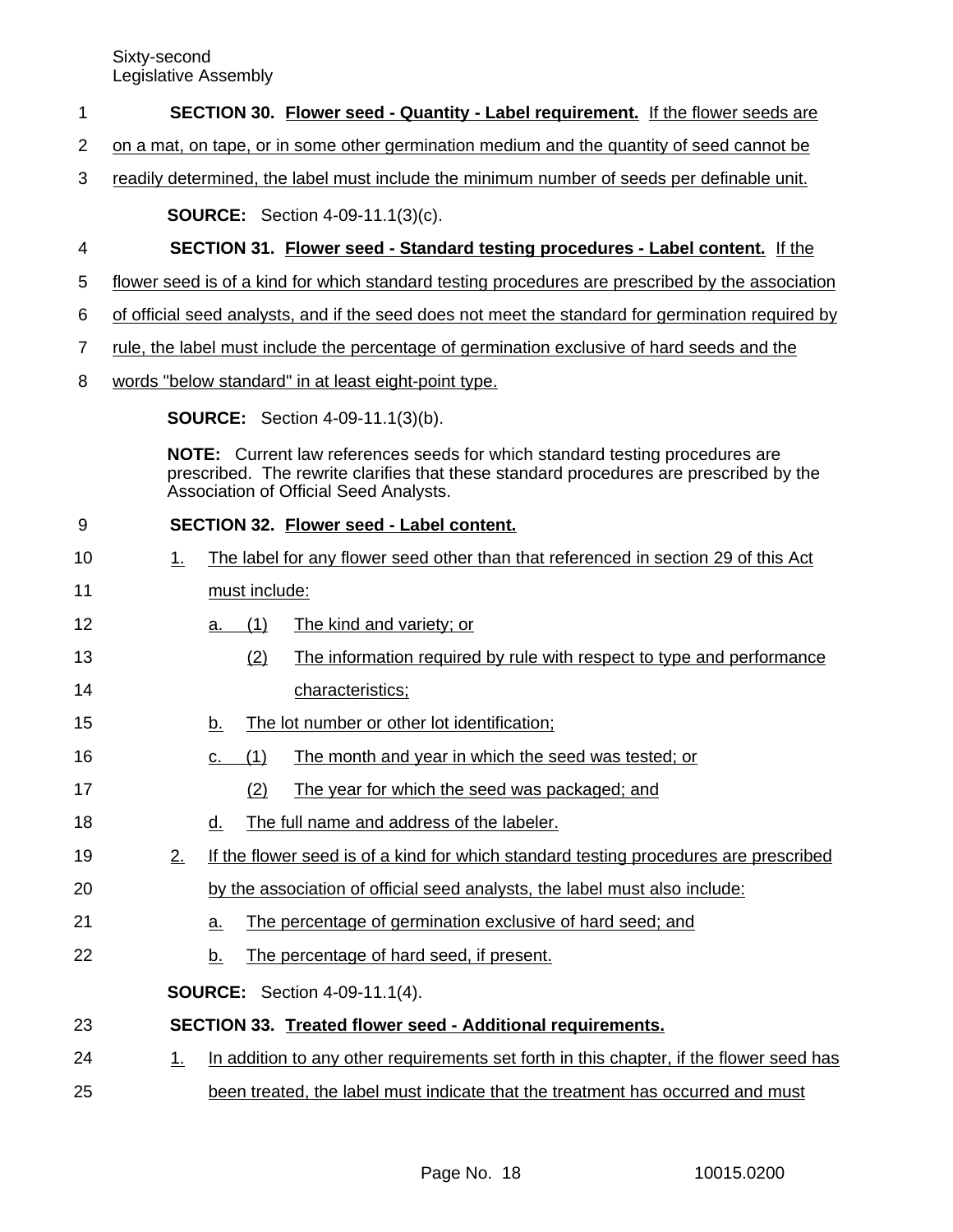| $\blacktriangleleft$ |    | include the commonly accepted, coined, chemical, or abbreviated chemical name        |
|----------------------|----|--------------------------------------------------------------------------------------|
| 2                    |    | of the substance used in the treatment. 1                                            |
| 3                    | 2. | If the substance with which the flower seed was treated is harmful to humans or to   |
| $\overline{4}$       |    | other vertebrate animals, the label must contain a cautionary statement prohibiting  |
| $5\phantom{.0}$      |    | the use for the seed for human or animal consumption. <sup>2</sup>                   |
| 6                    | 3. | If the substance with which the seed was treated is a mercurial or a similarly toxic |
| 7                    |    | substance, the label must contain a statement and symbol indicating that the         |
| 8                    |    | substance is poison.                                                                 |
| 9                    | 4. | If the substance with which the seed was treated is an inoculant, the label must     |
|                      |    |                                                                                      |

- contain the date beyond which the inoculant is claimed not to be effective on that 10
- particular seed. 3 and 4 11

**SOURCE:** Section 4-09-11.1(2).

# **NOTE:**

<sup>1</sup> Current law appears to offer the labeler an option, i.e., indicate that the treatment has occurred and include the commonly accepted coined, chemical, or abbreviated chemical name of any substance used in the process or include a description of the treatment process. At the recommendation of Seed Department personnel, the latter option has been removed.

<sup>2</sup> Current law requires a cautionary statement "if the substance in the amount present with the seed is harmful to human or other vertebrate animals." How is the threshold amount determined? Seed Department personnel recommended that the cautionary statement be required if the substance is harmful to humans or other vertebrate animals.

<sup>3</sup> Does the phrase "on that particular seed" need to be included or do flower seed inoculants have standardized expiration dates? (See note regarding the use of inoculants on vegetable seeds.)

<sup>4</sup> Similar label information when required with respect to vegetable seeds may be contained on a separate label. Is this also the case with respect to flower seeds?

### **SECTION 34. Labeling requirements for tree seed and shrub seed.** 12

- 1. Each container of tree seed or shrub seed offered for sale or sold in this state, for 13
- planting purposes, must be labeled. 14
	- 2. The label must be conspicuously placed on or attached to the container and plainly
- printed in English. 16

15

**SOURCE:** Section 4-09-11.2(1).

**NOTE:** This subsection also provides that "labeling of seed supplied under a contractual agreement may be by invoice accompanying the shipment or by an analysis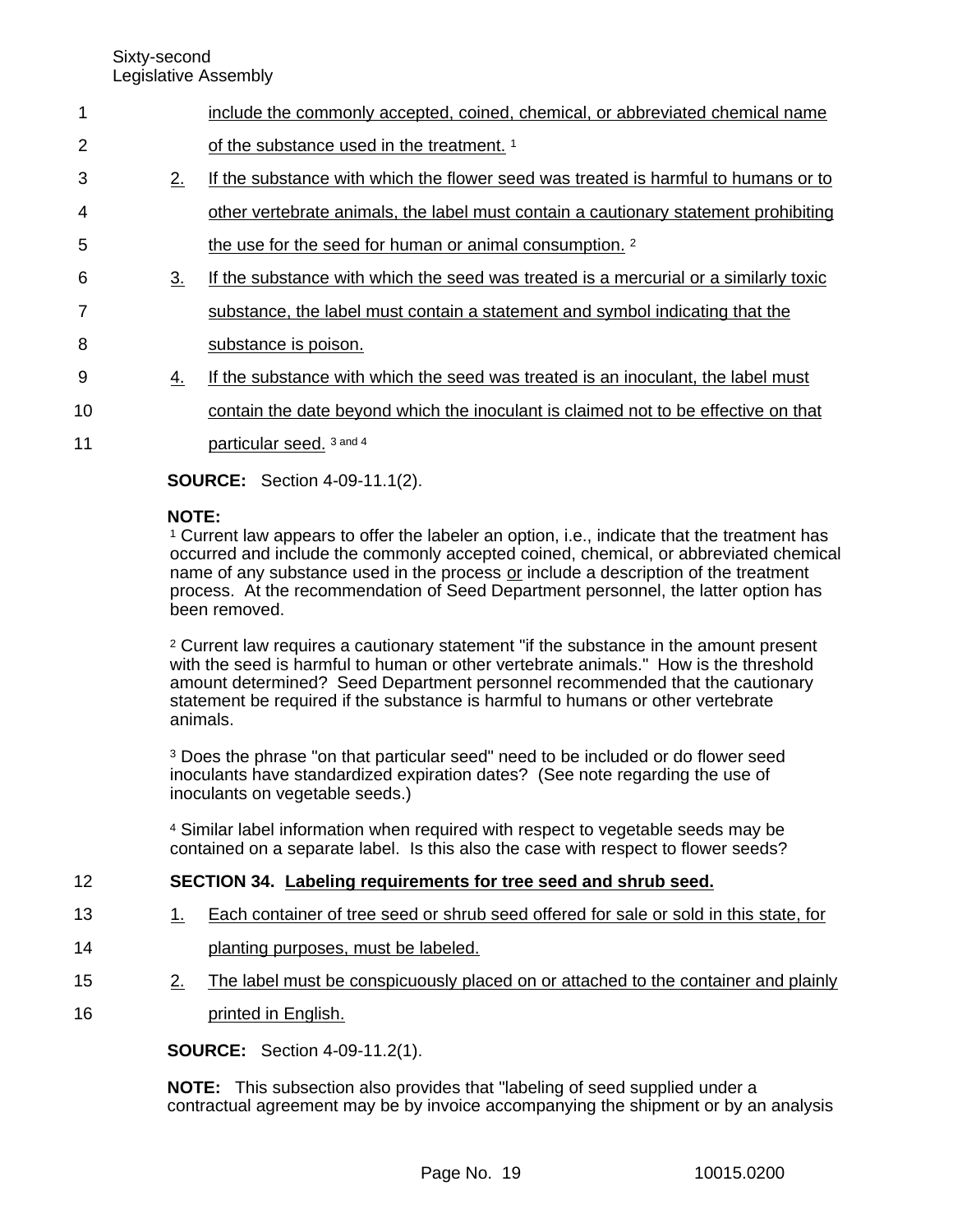tag attached to the invoice if each container is clearly identified by a lot number stenciled on the container or if the seed is in bulk."

- 1. What is meant by the phrase "seed supplied under a contractual agreement"?
- 2. Please review the phrases in this sentence and clarify the intended grammatical modifications. It is not clear whether version #1 or #2 is intended.

Version #1: Seed supplied under a contract may be labeled by:

- 1. Invoice accompanying the shipment; or
- 2. An analysis tag attached to the invoice if each container is clearly identified by a lot number stenciled on the container or if the seed is in bulk.

Version #2:

Seed supplied under a contract may be labeled by invoice accompanying the shipment or by an analysis tag attached to the invoice provided:

- 1. Each container is clearly identified by a lot number stenciled on the container; or
- 2. The seed is in bulk.

In the section pertaining to the labeling of agricultural seed, the rewrite states that if agricultural seed is "offered for sale or sold in bulk, the label must be provided to the purchaser at or before the time of delivery." Should the language in the two sections be reconciled?

#### **SECTION 35. Tree seed and shrub seed - Label - Content.** A label required by this 1

- section must include: 2
- 1. The common name of the tree or shrub species and, if appropriate, the name of 3
- the subspecies; 4
- 2. The scientific name of the genus, the species, and if appropriate the name of the subspecies; 5 6
- 3. The lot number or other lot identification; 7
- 4. The elevation at which or the upper and lower elevations within which the seed 8
- was collected; 9
- 5. The percentage of pure seed by weight; and 10
- 6. The full name and address of the labeler. 11

**SOURCE:** Section 4-09-11.2(2).

**NOTE:** Current law requires the "purity as a percentage of pure seed by weight." Subsection 5 has clarified this concept. However, the definition of "pure seed" under current law is applicable only to agricultural and vegetable seed. Should the definition of pure seed be expanded?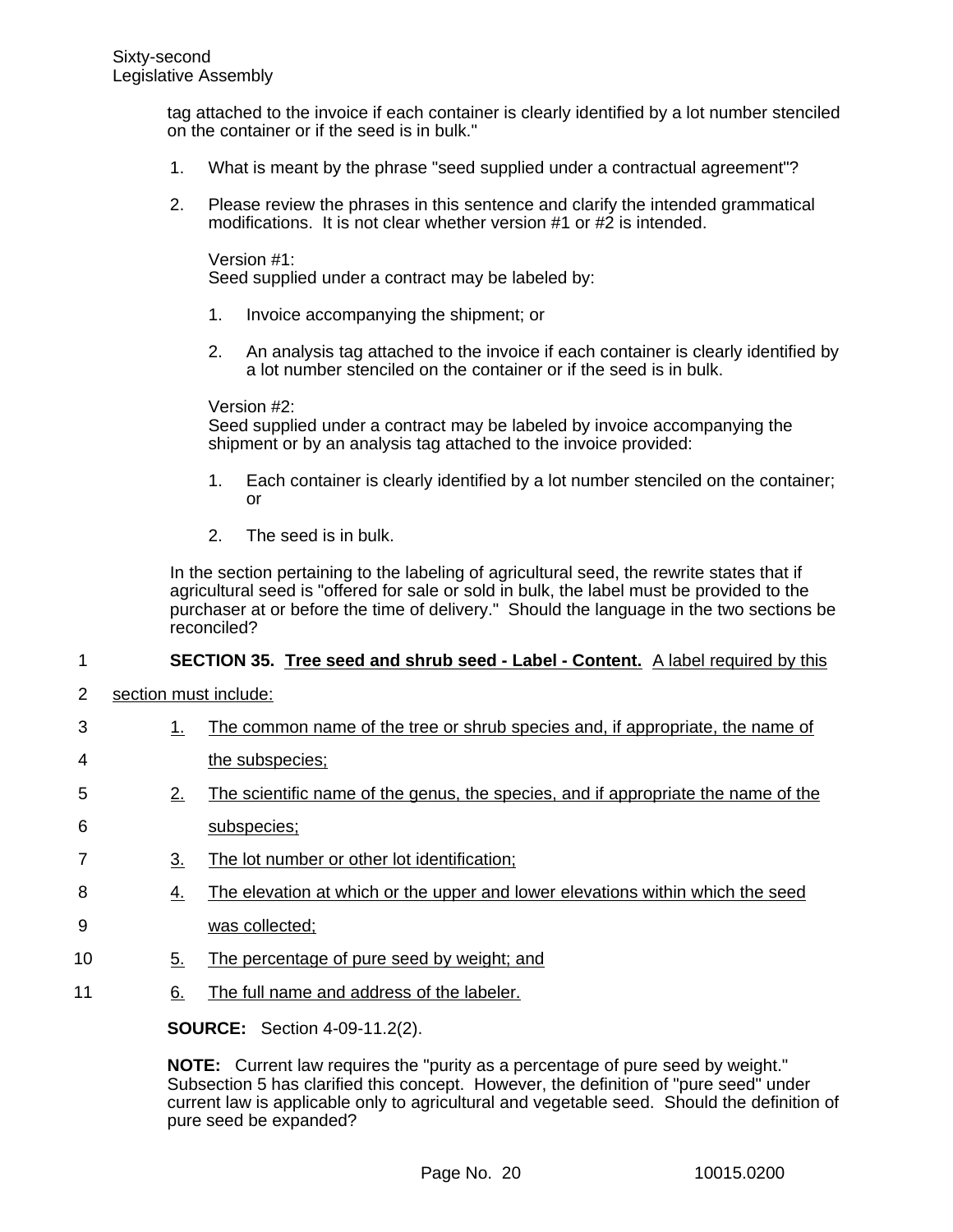- **SECTION 36. Statement of origin.** In addition to any other label requirements set 1
- forth in section 35 of this Act, the label of tree seed or shrub seed must include a statement 2
- regarding the seed's origin. 3
- 1. If the seed was collected from a predominately indigenous stand, the label must identify the location of the indigenous stand by: 4 5
- a. Latitude and longitude; 6
- b. Geographic description <sup>1</sup>; or 7
- c. Political subdivision. <sup>2</sup> 8
- 2. If the seed was collected from a location other than a predominantly indigenous 9
- stand, the label must identify the place from which the seed or plants were 10
- originally introduced or state "origin not indigenous." <sup>3</sup> 11

**SOURCE:** Section 4-09-11.2(2)(e).

# **NOTE:**

<sup>1</sup> The current language provides that the label must contain:

The origin for seed collected from a predominately indigenous stand as identified by the area the trees are growing and collected given by latitude and longitude, geographic description, or political subdivision ...

According to Seed Department personnel, the phrase "latitude and longitude" is specific, whereas the phrase "geographic description" is nonspecific. Might a "geographic description" be so broad as to be ineffective?

<sup>2</sup> Should the reference to a "political subdivision" be refined to narrow down the term (e.g., county, township, etc.) or is it acceptable to literally reference any political subdivision?

<sup>3</sup> Current law states: "[F]or seed collected from other than a predominantly indigenous stand as identified by the place from which the seeds or plants were originally introduced or state "origin not indigenous." Is this seeking to require identification of the seed source? If so, does the source need to be more specific than merely a "place"?

- **SECTION 37. Percentage of germination Label requirements.** 12
- 1. If the tree seed or shrub seed belong to a species for which standard germination 13
- testing procedures are prescribed by the association of official seed analysts, the 14
- label must include: 15
- a. (1) The percentage of germination, exclusive of hard seed; 16
- (2) The percentage of hard seed; and 17
- (3) The month and year in which the percentage of germination was determined; or 18 19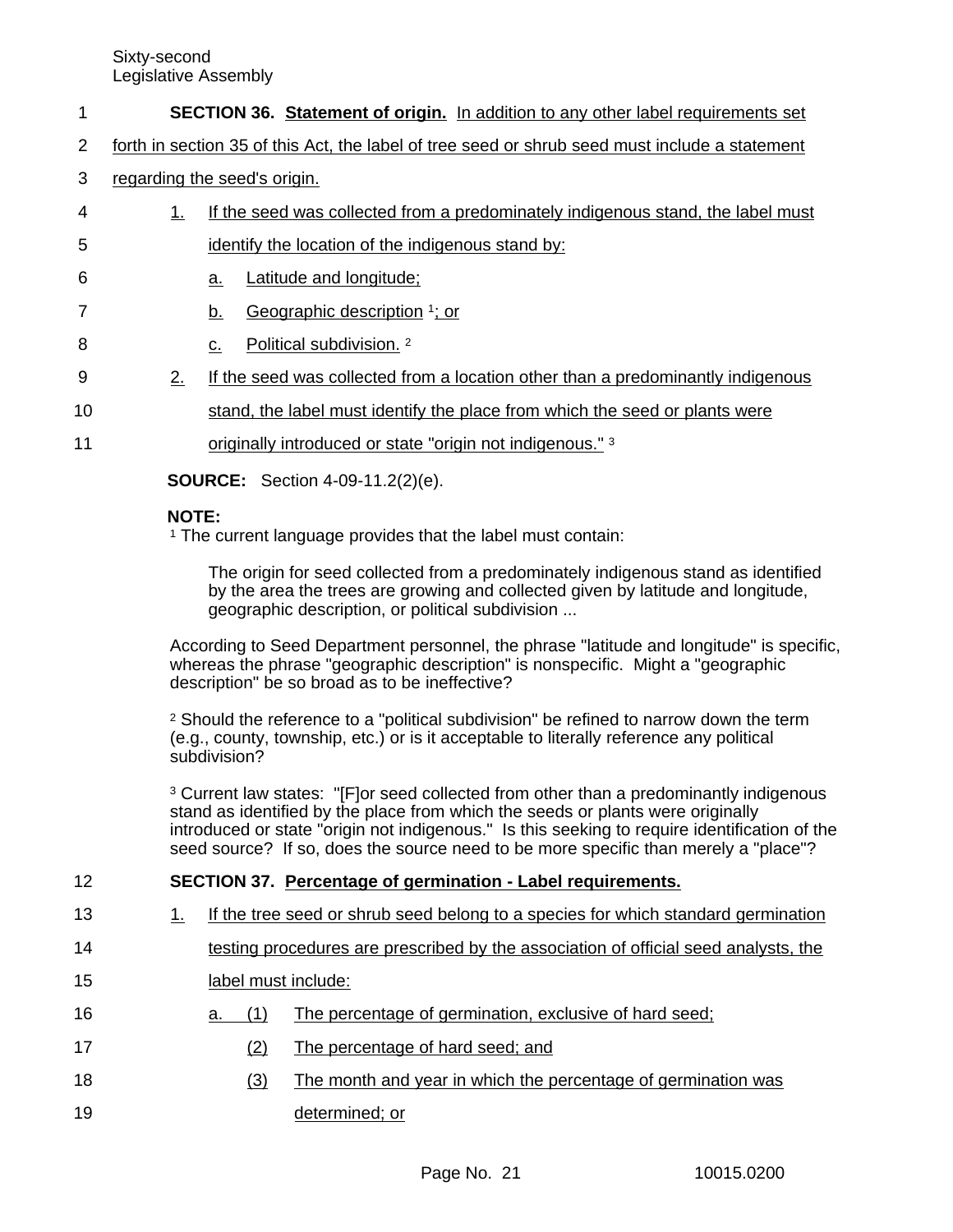- b. A statement indicating that the test to determine the percentage of germination is not yet completed and that the results will be supplied upon request. 1 2 3
- 2. If the tree or shrub seed belongs to a species for which standard germination 4
- testing procedures are prescribed, the label must include the year in which the 5
- seed was collected. 6

**SOURCE:** Section 4-09-11.2(2)(h).

**NOTE:** Current law references seeds for which standard germination testing procedures are prescribed. The rewrite clarifies that these standard procedures are prescribed by the Association of Official Seed Analysts.

**SECTION 38. Tree and shrub seed - Label requirements - Treated seed.** 1. In addition to any other requirements set forth in this chapter, if the tree seed or shrub seed has been treated, the label must indicate that the treatment has occurred and must include the commonly accepted, coined, chemical, or abbreviated chemical name of any substance used in the treatment. <sup>1</sup> 2. If the substance with which the seed was treated is harmful to humans or to other vertebrate animals, <sup>2</sup> the label must contain a cautionary statement prohibiting the use for the seed for human or animal consumption. <sup>3</sup> 3. If the substance with which the seed was treated is a mercurial or a similarly toxic substance, the label must contain a statement and symbol indicating that the substance is poison. 4. If the substance with which the seed was treated is an inoculant, the label must contain the date beyond which the inoculant is claimed not to be effective for use on that particular seed. <sup>4</sup> 7 8 9 10 11 12 13 14 15 16 17 18 19 20

**SOURCE:** Section 4-09-11.2(2).

# **NOTE:**

<sup>1</sup> Current law provides that instead of including the name of the substance used in the treatment, the label may contain "a description of the treatment process ..." This has been removed at the recommendation of Seed Department personnel.

<sup>2</sup> Current law requires a cautionary statement if the "substance in the amount present with the seed is harmful to human or other vertebrate animals ..." At the recommendation of Seed Department personnel, this has been changed to require a cautionary statement if "the substance with which the seed was treated is harmful to humans or to other vertebrate animals."